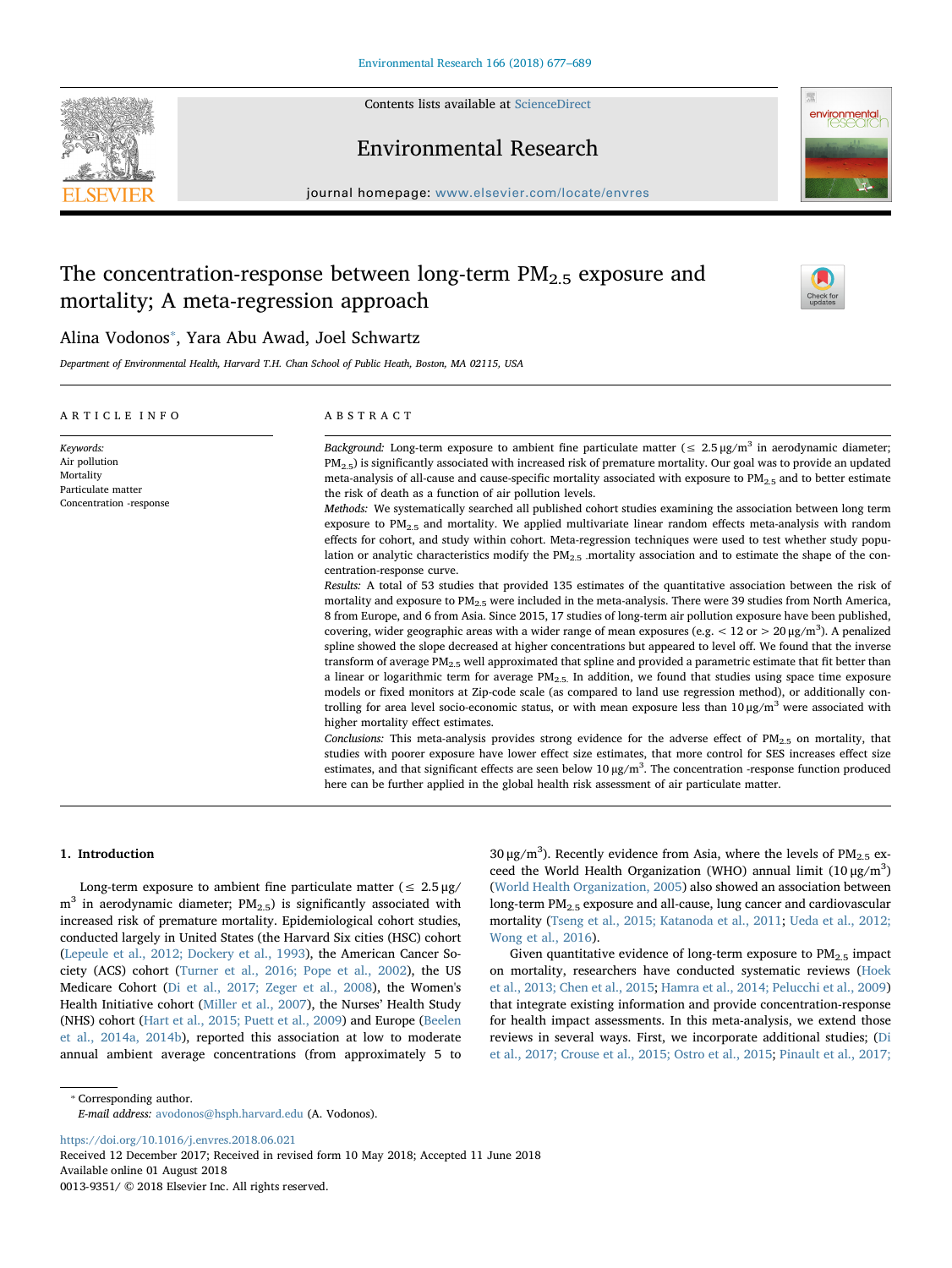[Wang et al., 2017; Shi et al., 2016;](#page-11-6) [Weichenthal et al., 2014; Pinault](#page-11-7) [et al., 2016;](#page-11-7) [Weichenthal et al., 2016; Villeneuve et al., 2015; Hao et al.,](#page-10-6) [2015;](#page-10-6) [Hart et al., 2015; Dehbi et al., 2017](#page-10-7); [Dimakopoulou et al., 2014;](#page-10-8) [Yin et al., 2017; Wong et al., 2015](#page-10-8)) that have been published since 2015. Importantly, some of those studies provide vital evidence of the shape of the association at both the low end of the exposure distribution and at the high end. Specifically, 14 studies were conducted on cohorts with mean exposure less than  $10 \mu g/m^3$ , and 8 were conducted on cohorts with mean exposure above  $20 \mu\text{g/m}^3$ . Second, earlier reviews primarily examined studies of all-cause mortality, excluding ones that only looked at mortality at age above 65, or at cardiovascular deaths. Some reviews have examined those outcomes separately. However, 70–80% [\(Kochanek et al., 2016](#page-11-8)) of all deaths in the developed world occurs at ages above 65, so it is unreasonable to assume that studies of deaths of people above age 65 are not informative about the risk of deaths at all-ages and vice versa. Moreover, in 2012, WHO estimated that about 80% of outdoor air pollution-related premature deaths were due to ischemic heart disease and strokes [\(World Health Organization,](#page-11-9) [2016\)](#page-11-9), suggesting again, that studies reporting associations with cardiovascular deaths are informative about the risk of all-cause deaths, and vice versa. The Global Burden of Disease [\(GBD](#page-11-10)) compare tool estimates that worldwide 58% of early deaths due to particulate air pollution are cardiovascular deaths and 19% are from chronic respiratory disease. Since most of the cohort studies examining the impact of air pollution on mortality were performed in developed countries, the proportions of deaths due to air pollution exposure that are cardiovascular was even higher in the studies contributing to the meta-regression. Thus, combined analyses with studies using all types of mortality as outcome should have an advantage for estimating effect sizes for all of these outcomes, particularly in estimating the shape of the concentration-response, where additional studies at concentrations that were less represented in outcome specific meta-analyses can be very useful.

Further, estimates of pollution-related excess mortality depend on biases due to exposure error, which may differ from study to study by exposure assessment method. The most common exposure assessment methods in epidemiological studies include; hybrid space time model (which use combinations of satellite remote sensing, meteorology and land use as predictors) ([Kloog et al., 2014; Di et al., 2016\)](#page-10-9), chemical transport models (which use bottom up physics and chemistry models, weather data and emissions data to simulate the atmospheric formation and transport of particles) [\(Geng et al., 2015](#page-10-10)), land use regression models (which use land use and meteorology as predictors) ([Hoek et al.,](#page-11-11) [2008\)](#page-11-11) and fixed monitors data. The first three sets of models are calibrated at monitoring sites. The exposure-response may also differ by particle composition or population characteristics.

Previous quantitative summaries of effect size estimates of  $PM_{2.5}$ and mortality have been meta-analyses, which estimate a common effect size across studies. Meta-regressions, in contrast, have independent variables that predict differences in effect size estimates (the dependent variable in the meta-regression) across studies based on study characteristics, which can include the average concentration in the study, or the other potential effect modifiers described above. This analysis applies such an approach to investigate whether heterogeneity between the studies may be explained by differences in characteristics of the studies (e.g. exposure assessment method) or study populations characteristics (age, gender and socio-economic status) or exposure level. This next step in integrative methodology can help us better understand concentration-response, and which study-level factors drive the measures of effect.

In this manuscript, we provide an updated meta-analysis, specifically using meta-regression to assess the dependence of the effect size on mean  $PM_{2.5}$  concentration, on exposure assessment method, on cause of death, on source of particles and on population characteristics.

#### 2. Methods

#### 2.1. Literature search

We systematically searched all published cohort studies that examined the association between long term exposure to  $PM_{2.5}$  and mortality. This systematic review and meta-analysis is reported in accordance with the Preferred Reporting Items for Systematic Reviews and Meta-Analyses (PRISMA) statement ([Moher et al., 2009](#page-11-12)). We identified studies through a search in Pubmed (Medline Ovid), Embase, EBSCO, Web of Science and Global Health on CAB databases (last accessed on April 20, 2017). The following keywords were used: 'mortality ', 'air pollution', 'particulate matter', 'PM2.5'. Hand searching of selected journals and checking of bibliographies in relevant published reviews or articles were also performed to supplement the electronic searches. The complete search strategy used for the databases is shown in Table 1 in supplemental material.

#### 2.2. Inclusion and exclusion criteria

Studies were included in the current meta-analysis based on the following criteria; (1) studies of long-term association of outdoor  $PM_{2.5}$ with mortality, including all-cause-all-age, respiratory, cardiovascular, cardiopulmonary or lung cancer mortality; and all-cause, age  $65 + (2)$ information on study period, locations and population was explicit (3) effect estimates such as beta coefficient (β) with standard error (SE) or relative risk (RR) with 95% confidence interval have been provided. The description of the method for assigning exposure also had to be present. Experimental studies, case reports, studies on short-term associations between  $PM_{2.5}$  and mortality, publications with no or incomplete results and studies provided data on only specific subpopulations were excluded. Articles not written in English were not considered for inclusion. For each study, the data were independently extracted by two investigators (AV and YA), and if their evaluations differed, the discrepancy was resolved by discussion and adjudicated by a third investigator (JS). Based on the above criteria, the selected mortality outcomes associated with particle exposure used in this analysis were as follows; all-cause mortality, elderly all-cause mortality, cardiovascular mortality, elderly cardiovascular mortality, lung cancer mortality, cardiopulmonary mortality, and respiratory mortality. Studies were included regardless of significance of results.

#### 2.3. Statistical analysis

For the selected studies, the title, authors, region, publication year, study period and specific mortality risk estimates were extracted and entered into a Microsoft Excel database (Version2010 Microsoft, Redmond, WA, USA). All risk estimates were expressed as beta coefficient and their standard errors (SE). Variables that might modify the effects of  $PM<sub>2.5</sub>$  on mortality such as percent of study population that was female, age distribution, mean PM<sub>2.5</sub> concentration, percent of smoking and different exposure assessment methods were collected.

# 2.4. Meta-analysis

To estimate the overall mortality effect size, we applied multivariate linear random effects meta-analysis and meta-regression models. Some of the large cohorts (Medicare, Harvard Six Cities, ESCAPE, ACS etc.,) were represented by more than one study. This could be because different studies examined different outcomes, used different exposure methods, or had different follow-up periods. Rather than only use the latest study, we used all of them, because that can help inform our understanding of what is associated with differences in coefficients. To address the correlation among multiple analyses of the same cohort, we incorporated random nested random effects of study within cohort. We ran these analyses using the function 'rma.mv' within the {metafor}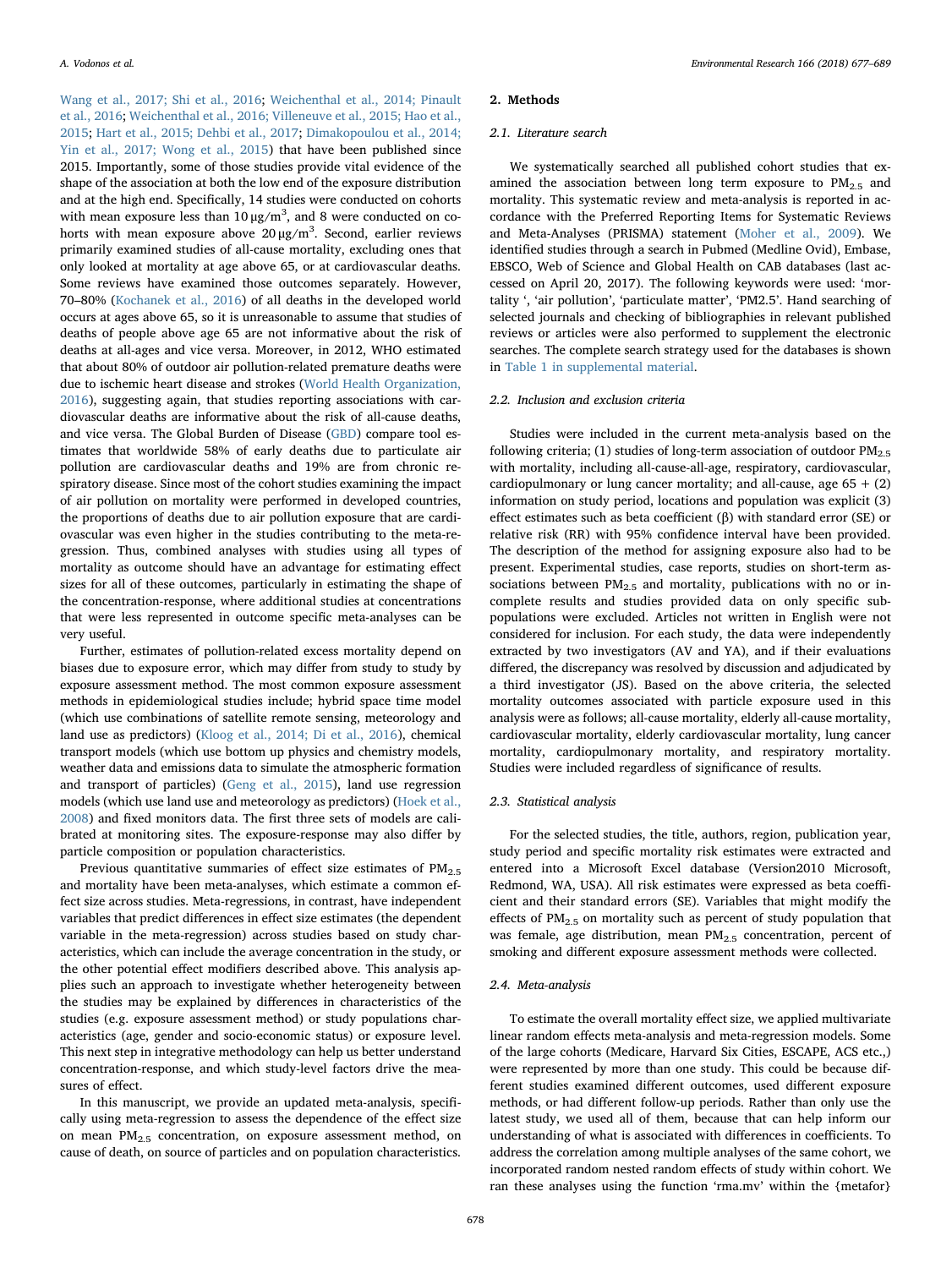package ([Viechtbauer, 2010](#page-11-13)) under the R platform (version 3.1.3; R Core Team 2015) [\(CORE TEAM, 2015](#page-11-14)).

The model assumes:

$$
\beta_{ijk} = b_0 + f(\text{average}PM_{2.5}) + c_k I_k + b_1 \text{Elderly} + b_2 \text{Female} + \gamma \text{modifiers}
$$
  
+  $u_i + v_{ij}$ 

where  $\beta_{ij}$  is the coefficient extracted from study j in cohort i, I<sub>k</sub> are indicator variables for categories of death (CVD, lung cancer, etc)  $c_k$  are the coefficients capturing the difference in effect size estimate for  $PM_{2.5}$ between each category and the reference category (all cause), elderly is a variable indicating whether the coefficient was extracted from an elderly population study, and female is an indicator variable for a coefficient extracted from a study comprising only females. Modifiers is the matrix of covariates (e.g. percent smoking, exposure assessment), and  $\gamma$ is the vector of coefficients for those modifiers. Each coefficient entered the analysis once. We used a random effects meta-analysis with a twolevel random intercept where  $u_i$  was a random intercept for cohort i, and  $v_{ii}$  was a random intercept for study j within cohort i. That is, we assumed that even conditional on the modifiers, there were some unexplained differences in effect sizes across studies, with a variance component that needed to be estimated. That variance in the effect size was assumed to be across cohorts, and if more than one study was found from a cohort, across studies nested within the underlying cohort. The variance across outcomes is captured by the fixed effect indicators  $I_k$ .

We defined *averagePM*<sub>2.5</sub> as the mean  $PM_{2.5}$  in each study from each cohort and used it as an effect modifier to examine how the shape of the concentration-response curve changed with mean exposure level. To choose the most appropriate form of  $f$  (*averagePM*<sub>25</sub>) we first fit our meta-regression as a generalized additive mixed model, using the the 'mgcv' package with a penalized spline for  $averagePM_{2.5}$  using our baseline model, which controlled for outcome (e.g. whether the study was restricted to all age cardiovascular deaths, all cause deaths over 65, etc). This took advantage of meta-analyses being a form of a mixed model. Since nonparametric concentration-response curves make it more difficult to use the results to estimate the number of premature deaths given the range of the air pollution concentrations and the baseline mortality rates in each region, we fit a parametric dose-response curve that is very similar to the non-parametric one, but with the advantage that we can provide a single parameter, which, with transformation of the  $PM_{2.5}$  values, allows estimation of the slope at any concentration in the range that we examined. We considered a linear, a logarithmic transform, an inverse transform, and an inverse square root transform and chose the best fitting one, defined by AIC. We then compared that graphically with the penalized spline model.

### 2.5. Meta-regression

WE considered other factors that may modify the  $PM_{2.5}$  mortality association. These were; study population characteristics that may convey susceptibility (percent of female, age distribution, percent of smoking, percent low educational level, percent low income) and analytic characteristics (whether area level socio socioeconomic status (SES) was controlled for, type of exposure assessment) by including them separately as covariates in the meta-regression models. In addition, since toxicity of  $PM_{2.5}$  mass may vary by its composition and source, we examined whether the source of  $PM_{2.5}$  (expressed as percent source from natural sources (dust and sea salt), traffic, industry, biomass burning and other sources) modifies the effect of  $PM_{2.5}$  and estimates of the mortality. We added to each study information regarding the distribution of  $PM_{2.5}$  source based on available information from a detailed systematic review of local source contributions at global level ([Karagulian et al., 2015](#page-11-15)) (Table 2 in supplemental material).

Exposure assessment was classified by categories we felt were representative of different amounts and types of exposure error. Land use regression was used as the reference as it was the most common recent

approach. Some studies used fixed site monitors, either close to participants' homes, or with more regional matching which would include more exposure error, and others employed air dispersion or hybridspace-time models. These additional factors were first examined by being individually added to the baseline model. Variables that were significant predictors of difference in effect size from those analyses were considered in a final model and kept if marginally significant (pvalue < 0.10). In addition, because of the substantial number of results in studies with mean exposures below  $10 \mu g/m^3$ , we also conducted a meta-analysis restricted to those studies to directly assess the evidence below the WHO guideline.

### 3. Results

A flow diagram of the study selection process is presented in Supplemental Figure 1. Estimates from one cohort study from Norway ([Næss et al., 2006](#page-11-16)) could not be converted to units of 1-μg/m<sup>3</sup>, and thus, this study did not contribute to the meta-estimates. Five studies that provided data on only specific subpopulations; a tuberculosis cohort ([Peng et al., 2017\)](#page-11-17), myocardial infarction survivors ([Tonne et al.,](#page-11-18) [2016; Tonne and Wilkinson, 2013](#page-11-18); [Chen et al., 2016](#page-10-11)) and U.S. veterans who were diagnosed as hypertensive ([Lipfert et al., 2006\)](#page-11-19), were excluded from the meta-analysis. Finally, total of 53 studies from 29 cohorts that provided 135 estimates of the quantitative association between the risk of mortality and exposure to  $PM_{2.5}$  were included in the meta-analysis. There were 39 studies (18 cohorts) from North America, 8 studies (6 cohorts) from Europe, and 6 studies (5 cohorts) from Asia. The studies in the meta-analysis primarily used Cox proportional hazards models, other studies used [\(Wang et al., 2017; Hao et al., 2015](#page-10-6); [Kloog et al., 2013; Zeger et al., 2008](#page-11-20)) relative incidence analysis.

[Table 1](#page-3-0) summarizes the effect estimates, study population characteristics and PM2.5 measurements for the studies included in the meta-analysis. Most of the studies reported positive significant associations between  $PM_{2.5}$ , while a few studies reported negative association with PM2.5 ([Ueda et al., 2012; Crouse et al., 2015\)](#page-10-5). The highest association was reported in a study of women residing in 36 U.S. metropolitan areas [\(Miller et al., 2007\)](#page-11-1).

Reported average  $PM_{2.5}$  exposure levels were higher in studies from Asia and varied from  $25.8 \,\mathrm{\upmu g/m^3}$  to  $43.7 \,\mathrm{\upmu g/m^3}$ , compared to the studies in North America and Europe, with ranges of  $4.1-23.4 \,\mu g/m^3$  and 9.8–28.3,  $\mu$ g/m<sup>3</sup> respectively. The mean PM<sub>2.5</sub> level across all studies was 15.7  $\pm$  7.9. In addition, exposure assessment techniques differed across studies. Some studies used fixed site monitors, either close to participants' homes (zip-code level =7), or with more regional matching (city level  $=6$ , area level  $=7$ ), and others employed modeling techniques, such as land use regression ( $n = 13$ ), air dispersion ( $n = 6$ ) or hybrid-space-time models  $(n = 14)$ . Supplemental table 2 summarizes the regional averages of sources of ambient  $PM_{2.5}$  with matched studies in the current meta-analysis based on their geographical area. Based on the available information, in USA 24% of urban ambient air pollution from PM2.5 is contributed by traffic, compared to 22.6% in Europe and 23.5% in China. Percent of  $PM<sub>2.5</sub>$  originating from industry was higher in the Asia countries with 34% in Japan and 17.1% in China, compared to 5.2% in USA and 10.3% in Europe.

[Table 2](#page-7-0) present the results of the baseline meta-analyses estimating the overall and specific cause mortality. In our basic model, we found that the inverse transform of average  $PM_{2.5}$  fit best among the para-metric models, as judged by AIC ([Fig. 1\)](#page-7-1). That is, the  $PM_{2.5}$  coefficient decreased inversely proportional to the mean concentration. This was also consistent with our penalized spline model [\(Fig. 2\)](#page-7-2). Using this PM<sub>2.5</sub> term, and the indicators for cause of death, we found that for allcause all-age mortality, a 1  $\mu$ g/m<sup>3</sup> increase in PM<sub>2.5</sub> was associated with a 1.29% increase in all-age all-cause mortality (95%CI 1.09-1.50) at a mean exposure of  $10 \mu g/m^3$ , which decreased to  $1.03\%$  (95%CI 0.97-1.11) at a mean exposure of  $15.7 \mu g/m^3$  (the mean level across all studies), and to  $0.82\%$  (95%CI-0.52-1.12) at  $30 \,\mu\text{g/m}^3$ . The percent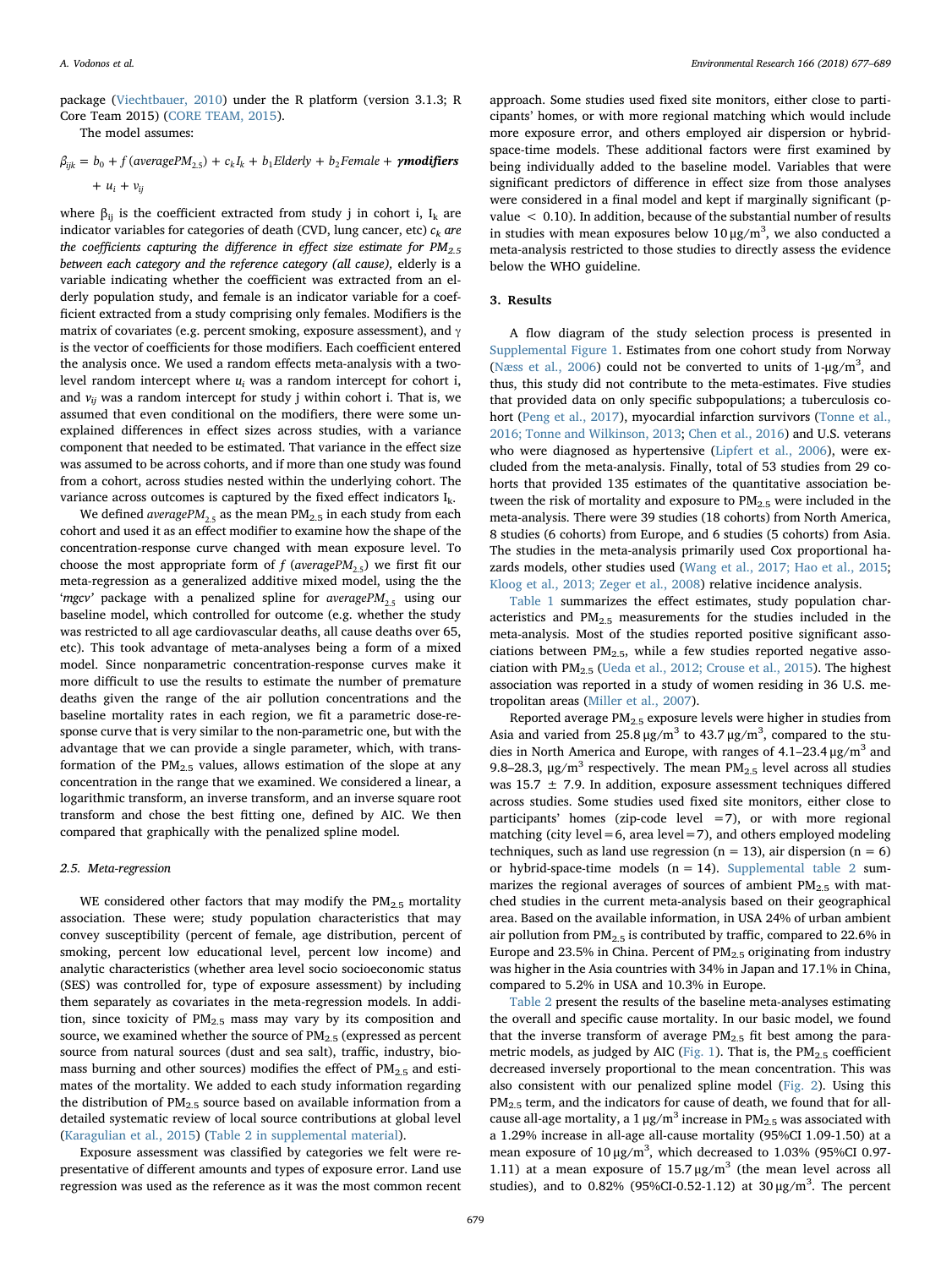<span id="page-3-0"></span>

| Summary of the effect estimates (beta coefficient and standard error) from<br>Reference | Publish<br>Year | Cohort                              | cohort studies on PM <sub>2.5</sub> and the mortality from all-causes, cardiovascular, respiratory diseases and lung cancer.<br>Mortality | М                   | 55                   | education<br>$%$ Low | % Married | % Female | % Smoking | income<br>% Low | Mean age | PM <sub>2.5</sub> exposure<br>environmental | $\mathbf{PM_{2.5}}$<br>Mean |
|-----------------------------------------------------------------------------------------|-----------------|-------------------------------------|-------------------------------------------------------------------------------------------------------------------------------------------|---------------------|----------------------|----------------------|-----------|----------|-----------|-----------------|----------|---------------------------------------------|-----------------------------|
|                                                                                         |                 |                                     |                                                                                                                                           |                     |                      |                      |           |          |           |                 |          | assessment                                  |                             |
| Di et al. (Di et al., 2017)<br>NorthAmerica                                             | 2017            | Medicare                            | All-cause, elderly                                                                                                                        | 0.007               |                      | 31.7                 | 56.2      | 56.0     | 45.8      | 11.5            | 71.0     | Hybrid Space Time model                     | 12.4                        |
|                                                                                         |                 |                                     | All-cause, elderly,<br>female                                                                                                             | 0.006               | $0.0001$<br>$0.0001$ |                      |           |          |           |                 |          |                                             |                             |
| Wang, Y., et al. (Wang et al.,<br>2017)                                                 | 2017            | Medicare                            | All-cause, elderly                                                                                                                        | 0.021               | 0.002                |                      |           | 58.0     |           | 15.0            |          | Hybrid Space Time model                     | 10.7                        |
| Shi, Liuhua, et al. (Shi et al.                                                         | 2016            | Medicare                            | All-cause, elderly                                                                                                                        | 0.007               | 0.003                |                      |           |          |           |                 |          | Hybrid Space Time model                     | 8.1                         |
| Zeger, Scott L., et al. (Zeger<br>et al., 2008)<br>2016)                                | 2008            | Medicare                            | elderly<br>All-cause,                                                                                                                     | 0.007               | $0.001\,$            |                      |           |          |           |                 |          | Fixed-cite monitor (Zip-<br>code)           | 13.2                        |
| Pope, C. Arden, et al. (Pope                                                            | 2014            | ACS                                 | Cardiovascular                                                                                                                            | 0.012               | $\rm 0.001$          | 12.5                 | 83.7      | 56.4     | 21.6      |                 | 56.6     | Land-use regression                         | 12.6                        |
| et al., 2014)                                                                           |                 |                                     | Respiratory<br>All-cause                                                                                                                  | $-0.001$<br>$0.007$ | 0.003<br>0.001       |                      |           |          |           |                 |          |                                             |                             |
| Jerrett, M., et al. (Jerrett et al.,                                                    | 2013            | ACS                                 | All-cause                                                                                                                                 | 0.006               | 0.003                | 8.7                  |           | 56.2     | 19.4      |                 | 57.4     | Land-use regression                         | 14.1                        |
| 2013)                                                                                   |                 |                                     | Cardiovascular                                                                                                                            | $0.011\,$           | 0.009<br>0.004       |                      |           |          |           |                 |          |                                             |                             |
|                                                                                         |                 |                                     | Lung cancer<br>Respiratory                                                                                                                | 0.008<br>$0.011\,$  | 0.010                |                      |           |          |           |                 |          |                                             |                             |
| Turner, Michelle C., et al.                                                             | 2016            | ACS                                 | Cardiovascular                                                                                                                            | 0.007               | 0.001                | 11.7                 | 84.3      | 56.2     | 19.4      |                 |          | Land-use regression                         | 12.6                        |
| (Turner et al., 2016)                                                                   |                 |                                     | All-cause                                                                                                                                 | $0.007$             | $\!0.001$            |                      |           |          |           |                 |          |                                             |                             |
|                                                                                         |                 |                                     | Lung cancer<br>Respiratory                                                                                                                | 0.009<br>0.016      | 0.003<br>0.003       |                      |           |          |           |                 |          |                                             |                             |
| Turner, Michelle C., et al.                                                             | 2011            | ACS                                 | Lung cancer                                                                                                                               | 0.019               | 0.013                | 11.2                 | 81.1      | 71.4     | 0.0       |                 | 65.0     | Fixed-cite monitor (Zip-                    | 17.6                        |
| (Turner et al., 2011)                                                                   |                 |                                     |                                                                                                                                           |                     |                      |                      |           |          |           |                 |          | code)                                       |                             |
| Krewski, Daniel., et al. (Krewski<br>et al., 2009)                                      | 2009            | ACS                                 | Lung cancer<br>All-cause                                                                                                                  | 0.003<br>0.010      | 0.003<br>0.001       |                      |           |          |           |                 |          | Fixed-cite monitor (Zip-<br>code)           | 14.0                        |
|                                                                                         |                 |                                     | Cardiopulmonary                                                                                                                           | 0.014               | 0.002                |                      |           |          |           |                 |          |                                             |                             |
| Jerrett, M., et al. (Jerrett et al.,                                                    | 2009            | ACS                                 | All-cause                                                                                                                                 | 0.005               | 0.001                | 12.1                 | 83.5      | 56.6     | 22.4      |                 | 56.6     | Fixed-cite monitor (Area)                   | 13.8                        |
| 2009)                                                                                   |                 |                                     | Cardiopulmonary                                                                                                                           | 0.012               | 0.002                |                      |           |          |           |                 |          |                                             |                             |
|                                                                                         |                 |                                     | Cardiovascular, elderly<br>Cardiovascular                                                                                                 | 0.003<br>0.014      | 0.004<br>0.001       |                      |           |          |           |                 |          |                                             |                             |
| Jerrett, M., et al. (Jerrett et al.,                                                    | 2005            | ACS                                 | All-cause                                                                                                                                 | 0.016               | 0.005                | 8.2                  | 80.9      | 43.0     | 21.3      |                 | 57.0     | Dispersion models                           | 12.6                        |
| 2005)                                                                                   |                 |                                     | Lung cancer                                                                                                                               | 0.036               | 0.020                |                      |           |          |           |                 |          |                                             |                             |
|                                                                                         |                 |                                     | Cardiopulmonary                                                                                                                           | 0.012               | 0.007                |                      |           |          |           |                 |          |                                             |                             |
| Pope, C. Arden, et al. (Pope<br>et al., 2004)                                           | 2004            | ACS                                 | Cardiovascular<br>Respiratory                                                                                                             | $-0.008$<br>0.012   | 0.003<br>0.002       | rÙ.<br>12.           | 83.7      | 56.4     | 21.6      |                 | 56.6     | Fixed-cite monitor (Area)                   | 17.1                        |
| Pope III, C. Arden, et al. (Pope                                                        | 2002            | ACS                                 | All-cause                                                                                                                                 | 0.006               | 0.002                | 12.5                 | 83.7      | 56.4     | 21.6      |                 | 56.6     | Fixed-cite monitor (Area)                   | 17.7                        |
| III et al., 2002)                                                                       |                 |                                     | Cardiopulmonary                                                                                                                           | 0.009               | 0.003                |                      |           |          |           |                 |          |                                             |                             |
|                                                                                         |                 |                                     | Lung cancer                                                                                                                               | 0.013               | 0.004                |                      |           |          |           |                 |          |                                             |                             |
| Weichenthal, Scott, et al.                                                              | 2014            | <b>AHS</b>                          | All-cause                                                                                                                                 | 0.005               | 0.022                |                      | 89.0      | 38.0     | 14.0      |                 | 46.0     | Hybrid Space Time model                     | 9.5                         |
| (Weichenthal et al., 2014)                                                              |                 |                                     | All-cause, female                                                                                                                         | $-0.005$            | 0.012                |                      |           |          |           |                 |          |                                             |                             |
|                                                                                         |                 |                                     | Cardiovascular                                                                                                                            | $-0.050$<br>0.014   | 0.023<br>0.021       |                      |           |          |           |                 |          |                                             |                             |
| Gan, Wen Qi, et al. (Gan et al.,                                                        | 2013            | Canada British                      | Cardiovascular, female<br>Respiratory                                                                                                     | 0.013               | 0.025                |                      |           | 53.0     |           | 18.3            | 60.0     | Land-use regression                         | 4.1                         |
| 2013)                                                                                   |                 | Colombia                            |                                                                                                                                           |                     |                      |                      |           |          |           |                 |          |                                             |                             |
| Gan, Wenqi, et al. (Gan et al.,                                                         | 2011            | Canada British                      | Cardiovascular                                                                                                                            | 0.006               | 0.011                | 36.9                 |           | 54.1     |           |                 | 58.9     | Land-use regression                         | $\overline{4.1}$            |
| 2011)                                                                                   |                 | Colombia                            |                                                                                                                                           |                     |                      |                      |           |          |           |                 |          |                                             |                             |
| Crouse, Dan L., et al. (Crouse                                                          | 2012            | Canadian census                     | All-cause                                                                                                                                 | 0.014               | $\!0.001$            | 35.0                 | 73.0      | 51.0     |           |                 | 45.3     | Fixed-cite monitor (Area)                   | 8.7                         |
| et al., 2012)                                                                           | 2016            | mortality                           | Cardiovascular                                                                                                                            | 0.015<br>0.023      | 0.001                |                      |           |          |           |                 |          |                                             | 6.3                         |
| Pinault, Lauren, et al. (Pinault<br>et al., 2016)                                       |                 | Canadian Community<br>Health Survey | Cardiovascular<br>All-cause                                                                                                               | 0.017               | 0.003<br>0.005       | 23.9                 | 61.3      | 54.0     | 25.3      | 6.5             |          | Hybrid Space Time model                     |                             |
|                                                                                         |                 |                                     | Lung cancer                                                                                                                               | 0.015               | 0.009                |                      |           |          |           |                 |          |                                             |                             |
|                                                                                         |                 |                                     | Respiratory                                                                                                                               | 0.042               | 0.010                |                      |           |          |           |                 |          |                                             |                             |

A. Vodonos et al. *Environmental Research 166 (2018) 677–689*

(continued on next page)

 $\left( {continued\ on\ next\ page} \right)$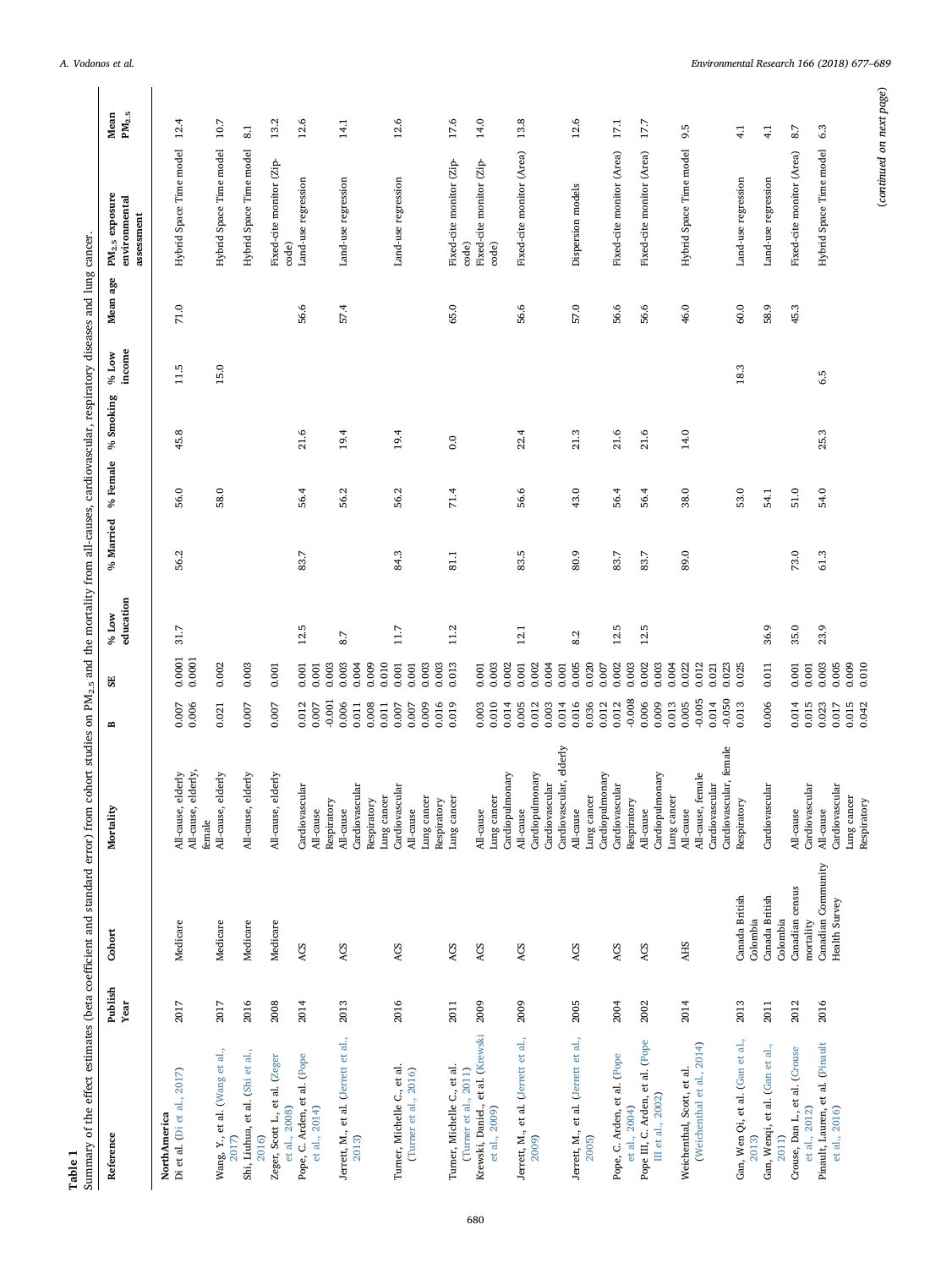| Table 1 (continued)                                      |                 |                             |                                                                                                 |                                                  |                                           |                    |           |          |           |                 |           |                                                           |                             |
|----------------------------------------------------------|-----------------|-----------------------------|-------------------------------------------------------------------------------------------------|--------------------------------------------------|-------------------------------------------|--------------------|-----------|----------|-----------|-----------------|-----------|-----------------------------------------------------------|-----------------------------|
| Reference                                                | Publish<br>Year | Cohort                      | Mortality                                                                                       | $\blacksquare$                                   | 55                                        | education<br>% Low | % Married | % Female | % Smoking | income<br>% Low | Mean age  | PM <sub>2.5</sub> exposure<br>environmental<br>assessment | $\mathbf{PM_{2.5}}$<br>Mean |
| Pinault, Lauren, et al. (Pinault<br>et al., 2017)        | 2017            | CanCHEC                     | Cardiovascular<br>Lung cancer<br>Respiratory<br>All-cause                                       | 0.019<br>0.015<br>0.016<br>0.021                 | 0.004<br>0.002<br>0.004<br>0.001          | 28.7               |           |          |           | w<br>15.        | 48.4      | Hybrid Space Time model                                   | 7.4                         |
| Crouse, Dan L., et al. (Crouse<br>et al., 2016)          | 2016            | CanCHEC                     | All-cause                                                                                       | 0.080                                            | 0.012                                     | 34.5               | 74.8      | 50.2     |           | 15.6            |           | Hybrid Space Time model                                   | 8.3                         |
| (Weichenthal et al., 2016)<br>Weichenthal, Scott, et al. | 2016            | CanCHEC                     | ār<br>Cardiovascul<br>Lung cancer<br>Respiratory<br>All-cause                                   | 0.012<br>0.015<br>0.022<br>$0.007\,$             | 0.005<br>0.003<br>0.011<br>0.011          | 32.6               | 64.9      | 51.5     |           | 14.9            | 45.3      | Fixed-cite monitor (Zip-<br>code)                         | 9.8                         |
| Crouse, Dan L., et al. (Crouse<br>et al., 2015)          | 2015            | CanCHEC                     | Cardiovascular<br>Lung cancer<br>Respiratory<br>All-cause                                       | $-0.005$<br>0.006<br>0.006<br>0.007              | 0.002<br>0.002<br>0.001<br>$0.001\,$      | 35.0               | 73.0      | 51.0     |           |                 | 45.3      | Hybrid Space Time model                                   | 8.9                         |
| (Villeneuve et al., 2015)<br>Villeneuve, Paul J., et al. | 2015            | <b>CNBSS</b>                | Cardiovascular, female<br>female<br>All-cause, female<br>Lung cancer,                           | $-0.003$<br>0.011<br>0.027                       | 0.003<br>$0.007$<br>0.009                 | 26.1               | 79.8      | 100.0    |           |                 | r.<br>48. | Hybrid Space Time model                                   | 9.1                         |
| Ostro, Bart, et al. (Ostro et al.,<br>2015)              | 2015            | CTS                         | ar, female<br>Cardiovascul                                                                      | 0.017                                            | 0.005                                     |                    | 46.6      | 100.0    | 4.7       |                 | 57.3      | Dispersion models                                         | 17.9                        |
| Ostro, Bart, et al. (Ostro et al.,<br>2010)              | 2010            | CTS                         | Cardiopulmonary,<br>All-cause, female<br>female                                                 | 0.065<br>0.074                                   | 0.013<br>0.017                            |                    | 45.1      | 100.0    | 5.2       |                 | 53.4      | Fixed-cite monitor (Zip-<br>code)                         | 17.0                        |
| Lipsett, Michael J., et al. (Lipsett<br>et al., 2011)    | 2011            | CTS                         | Cardiovascular, female<br>female<br>female<br>All-cause, female<br>Lung cancer,<br>Respiratory, | $-0.005$<br>0.019<br>0.007<br>$_{0.001}$         | 0.015<br>0.006<br>0.013<br>0.004          |                    |           | 100.0    | 5.0       |                 |           | Dispersion models                                         | 15.6                        |
| (Lepeule et al., 2012)<br>Lepeule, Johanna, et al.       | 2012            | Harvard Six Cities          | Cardiovascular<br>Lung cancer<br>All-cause                                                      | 0.013<br>0.023<br>0.031                          | 0.005<br>0.003<br>0.013                   |                    |           | 54.7     | 35.8      |                 | 49.6      | Fixed-cite monitor (City)                                 | 15.9                        |
| Laden, Francine, et al. (Laden<br>et al., 2006)          | 2006            | Harvard Six Cities          | Cardiovascular<br>Lung cancer<br>Respiratory<br>All-cause                                       | 0.015<br>0.025<br>0.024<br>0.008                 | 0.004<br>0.006<br>0.014<br>0.016          |                    |           | 55.0     | 36.5      |                 | 50.0      | Fixed-cite monitor (City)                                 | 16.4                        |
| Krewski, Daniel, et al. (Krewski<br>et al., 2000)        | 2000            | Harvard Six Cities          | Cardiopulmonary<br>Cardiovascular<br>Lung cancer<br>Respiratory<br>All-cause                    | $-0.007$<br>0.013<br>0.015<br>0.013<br>$0.017\,$ | 0.006<br>0.004<br>0.006<br>0.014<br>0.017 |                    |           |          |           |                 |           | Fixed-cite monitor (City)                                 | 17.9                        |
| Dockery, Douglas W., et al.<br>(Dockery et al., 1993)    | 1993            | Harvard Six Cities          | Cardiopulmonary<br>Lung cancer<br>All-cause                                                     | 0.012<br>$0.017\,$<br>0.017                      | 0.004<br>0.014<br>0.006                   | 28.0               |           | 54.8     | 36.0      |                 | 49.6      | Fixed-cite monitor (City)                                 | 17.9                        |
| Puett, Robin C., et al. (Puett<br>et al., 2011)          | 2011            | <b>Health Professionals</b> | All-cause, male                                                                                 | $-0.015$                                         | 0.010                                     |                    |           | 0.0      | 9.5       |                 | 57.4      | Land-use regression                                       | 17.8                        |
| Kloog, Itai, et al. (Kloog et al.,<br>2013)              | 2013            | Massachusetts census        | and<br>Cardiovascular<br>Respiratory                                                            | 0.047                                            | 0.005                                     |                    |           | 54.0     |           |                 |           | Hybrid Space Time model                                   | 9.9                         |
| Hao, Yongping, et al. (Hao et al.,<br>2015)              | 2015            | <b>NCHS</b>                 | Respiratory                                                                                     | 0.014                                            | 0.007                                     |                    |           |          |           |                 |           | Fixed-cite monitor (Area)                                 | 10.7                        |
| Wang, Y., et al. (Wang et al.,<br>2016)                  | 2016            | New Jersey US               | All-cause, elderly<br>All-cause                                                                 | 0.015<br>0.017                                   | 0.008<br>$0.007\,$                        |                    |           |          |           |                 |           | Hybrid Space Time model                                   | $11.3\,$                    |
|                                                          |                 |                             |                                                                                                 |                                                  |                                           |                    |           |          |           |                 |           | (continued on next page)                                  |                             |

A. Vodonos et al. *Environmental Research 166 (2018) 677–689*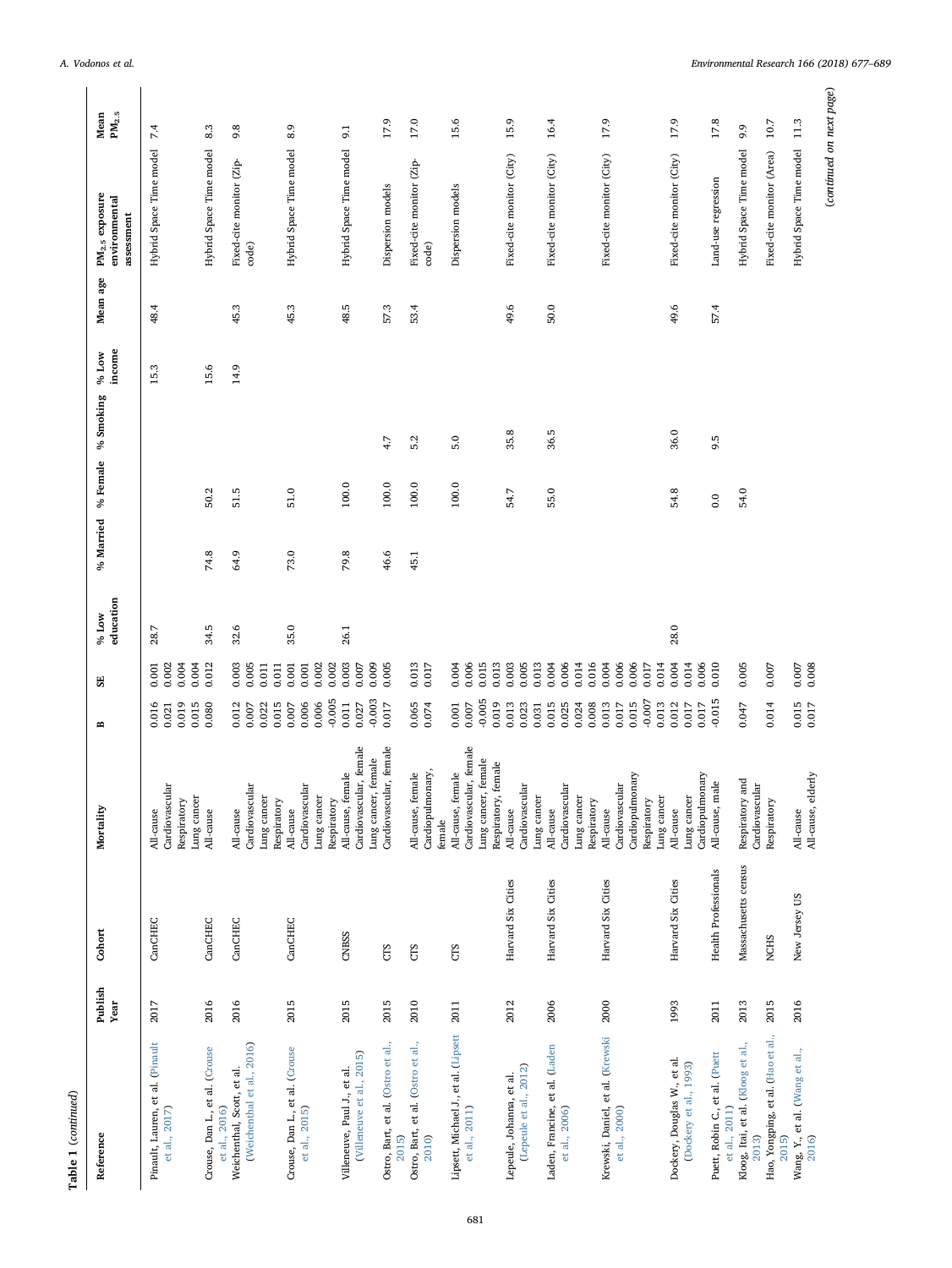| E       |  |
|---------|--|
|         |  |
| ≒<br>π, |  |

| Reference                                                          | Publish<br>Year | Cohort                            | Mortality                                                                                                                                                                                                                                                                               | $\mathbf{m}$                                                                                    | S.                                                                                     | education<br>% Low | % Married % Female % Smoking |       |                 | income<br>% Low | Mean age | $\mathrm{PM_{2.5}}$ exposure<br>environmental<br>assessment | $\mathbf{PM_{2.5}}$<br>Mean |
|--------------------------------------------------------------------|-----------------|-----------------------------------|-----------------------------------------------------------------------------------------------------------------------------------------------------------------------------------------------------------------------------------------------------------------------------------------|-------------------------------------------------------------------------------------------------|----------------------------------------------------------------------------------------|--------------------|------------------------------|-------|-----------------|-----------------|----------|-------------------------------------------------------------|-----------------------------|
| (Thurston et al., 2016)<br>Thurston, George D., et al.             | 2016            | NIH-AARP                          | Cardiovascular, elderly,<br>Cardiovascular, female<br>Cardiovascular, elderly<br>elderly,<br>elderly<br>female<br>All-cause, elderly,<br>All-cause, elderly<br>Cardiovascular<br>Respiratory<br>Respiratory,<br>Respiratory,<br>Respiratory,<br>All-cause<br>female<br>female<br>female | 0.010<br>0.010<br>0.005<br>0.009<br>0.006<br>0.003<br>0.002<br>0.002<br>0.009<br>0.009<br>0.011 | 0.004<br>0.002<br>0.002<br>0.002<br>0.002<br>0.004<br>0.004<br>0.006<br>0.006<br>0.001 | 5.9                | 68.1                         | 41.3  | 4<br>13         |                 | 65.7     | Land-use regression                                         | ٯ<br>12.                    |
| Hart, Jaime E., et al. (Hart et al.,<br>2015                       | 2015            | Nurses Health Study               | All-cause, female                                                                                                                                                                                                                                                                       | $0.017\,$                                                                                       | $0.007\,$                                                                              | 4.0                | 64.0                         | 100.0 | $10.0$          |                 | 69.0     | Hybrid Space Time model                                     | $12.0$                      |
| Puett, Robin C., et al. (Puett<br>et al., 2009)                    | 2009            | Nurses Health Study               | All-cause, female                                                                                                                                                                                                                                                                       | 0.023                                                                                           | $0.011\,$                                                                              |                    |                              | 100.0 | 13.5            |                 | 62.4     | Land-use regression                                         | 13.9                        |
| Hart, Jaime E., et al. (Hart et al.,<br>2011)                      | 2011            | US trucking<br>companies          | All-cause, male                                                                                                                                                                                                                                                                         | 0.010                                                                                           | 0.004                                                                                  |                    |                              | 0.0   |                 |                 | 42.1     | Fixed-cite monitor (Zip-<br>code)                           | 14.1                        |
| Miller, Kristin A., et al. (Miller<br>et al., 2007)<br>Europe      | 2007            | WHI                               | Cardiovascular, female                                                                                                                                                                                                                                                                  | 0.057                                                                                           | 0.017                                                                                  | 4.7                | 63.0                         | 100.0 | $\overline{61}$ |                 | 63.2     | Fixed-cite monitor (Zip-<br>code)                           | 13.5                        |
| Dehbi, Hakim-Moulay, et al.<br>(Dehbi et al., 2017)                | 2016            | NSHD &SABRE                       | Cardiovascular                                                                                                                                                                                                                                                                          | 0.026                                                                                           | 0.061                                                                                  |                    |                              | 34.4  | 26.2            |                 | 48.5     | Land-use regression                                         | 9.8                         |
| (Bentayeb et al., 2015)<br>Bentayeb, Malek, et al.                 | 2015            | French electricity gas<br>company | Cardiovascular<br>Respiratory<br>All-cause                                                                                                                                                                                                                                              | $-0.010$<br>0.013<br>0.013                                                                      | 0.028<br>0.012<br>0.034                                                                | 6.8                | 90.2                         | 27.2  | 27.6            | 18.4            | 43.7     | Dispersion models                                           | 17.2                        |
| Beelen, Rob, et al. (Beelen et al.,<br>2014a                       | 2014            | <b>ESCAPE</b>                     | All-cause                                                                                                                                                                                                                                                                               | 0.014                                                                                           | 0.005                                                                                  |                    |                              | 62.9  | 52.6            |                 | 50.5     | Land-use regression                                         | 13.7                        |
| Beelen, Rob, et al. (Beelen et al.,<br>2014b)                      | 2014            | <b>ESCAPE</b>                     | Cardiovascular                                                                                                                                                                                                                                                                          | $-0.002$                                                                                        | 0.009                                                                                  | 29.0               | 75.0                         | 63.0  | 53.0            |                 | 50.5     | Land-use regression                                         | 13.7                        |
| et al. (Dimakopoulou et al.<br>Dimakopoulou, Konstantina,<br>2014) | 2014            | <b>ESCAPE</b>                     | Respiratory                                                                                                                                                                                                                                                                             | $-0.023$                                                                                        | 0.027                                                                                  | 27.6               | 65.2                         | 66.1  |                 |                 | 52.3     | Land-use regression                                         | 13.6                        |
| Carey, Iain M., et al. (Carey<br>et al., 2013)                     | 2013            | National English<br>Cohort        | Cardiovascular<br>Lung cancer<br><br>Respiratory<br>All-cause                                                                                                                                                                                                                           | 0.010<br>0.060<br>0.021<br>0.021                                                                | 0.005<br>0.010<br>0.013<br>0.007                                                       | 14.5               |                              | 51.6  | 19.3            | 12.5            |          | Dispersion models                                           | 12.9                        |
| Cesaroni, Giulia, et al. (Cesaroni<br>et al., 2013)                | 2013            | RoLS                              | Cardiovascular<br>Lung cancer<br>Respiratory<br>All-cause                                                                                                                                                                                                                               | 0.005<br>0.004<br>0.006<br>0.003                                                                | 0.002<br>0.003<br>0.001<br>$\!0.001$                                                   |                    |                              |       |                 |                 |          | Dispersion models                                           | 23.0                        |
| Beelen, Rob, et al. (Beelen et al.,<br>2008)                       | 2008            | NLCS-AIR                          | Cardiovascular<br>Lung cancer<br>Respiratory<br>All-cause                                                                                                                                                                                                                               | 0.006<br>0.004<br>0.006<br>0.007                                                                | 0.005<br>0.008<br>0.018<br>0.013                                                       |                    |                              | 51.7  | 26.0            |                 | 61.4     | Land-use regression                                         | 28.3                        |
| Yin, Peng, et al. (Yin et al.,<br>2017)<br>Asia                    | 2017            | China                             | Cardiovascular<br>Lung cancer<br>All-cause                                                                                                                                                                                                                                              | 0.009<br>0.009<br>$0.011\,$                                                                     | 0.000<br>0.000<br>0.002                                                                | 72.3               | 91.0                         | 0.0   | 68.2            |                 | 54.8     | Hybrid Space Time model                                     | 43.7                        |

682

(continued on next page)

 $\left( {continued\ on\ next\ page} \right)$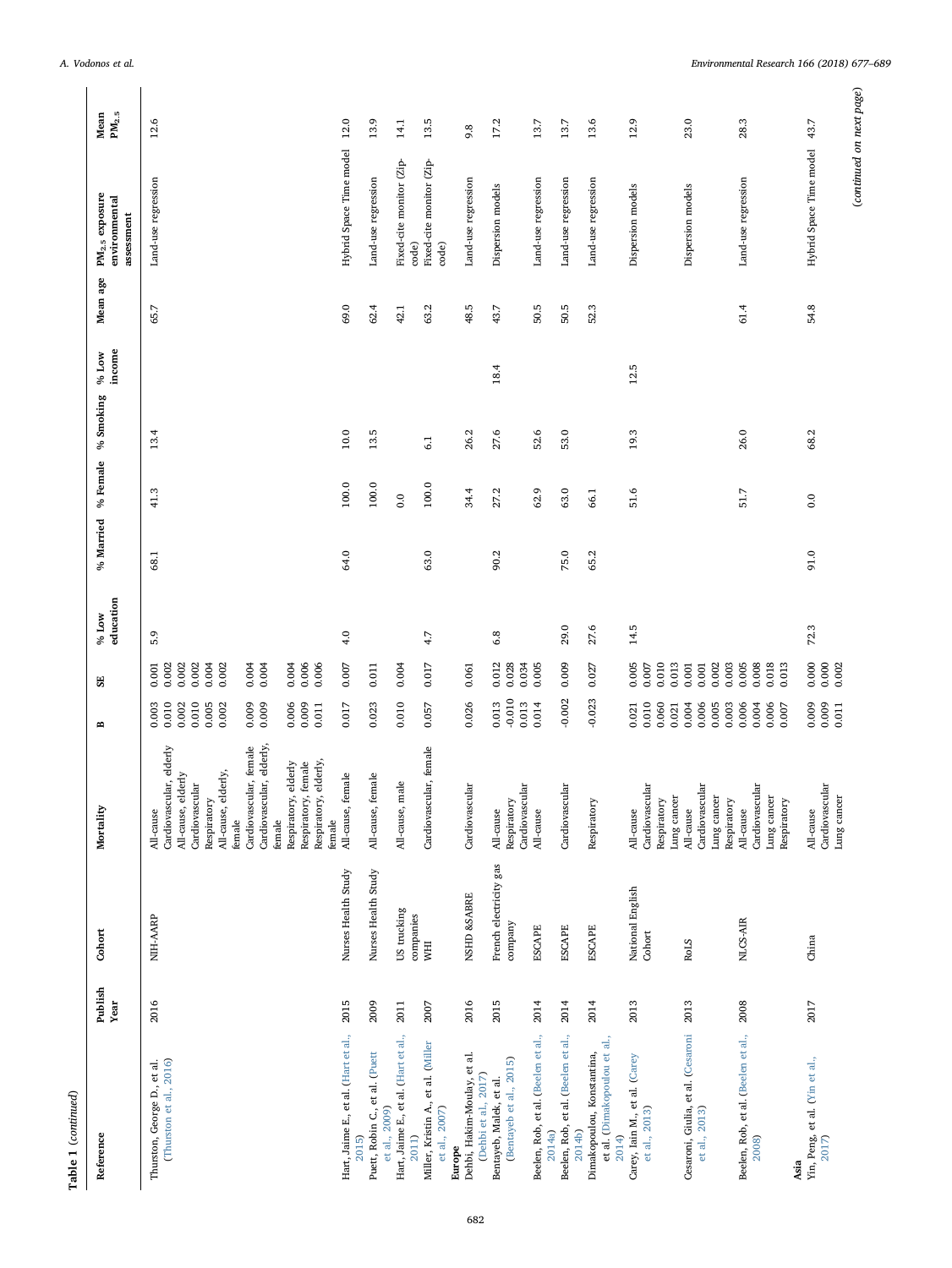| í |
|---|
| ٦ |

| Reference                                                              | Publish<br>Year | Cohort         | Mortality                                                                     | m                       | SE,                     | education<br>% Low |      |      | % Married % Female % Smoking % Low | income |      | Mean age PM <sub>2.5</sub> exposure<br>environmental<br>assessment                                                                | $PM_{2.5}$<br>Mean |
|------------------------------------------------------------------------|-----------------|----------------|-------------------------------------------------------------------------------|-------------------------|-------------------------|--------------------|------|------|------------------------------------|--------|------|-----------------------------------------------------------------------------------------------------------------------------------|--------------------|
| Wong, Chit Ming, et al. (Wong<br>et al., 2016)                         | 2016            | Hong Kong      | Lung cancer, elderly,<br>Lung cancer, elderly<br>All-cause, elderly<br>female | 0.012<br>0.001<br>0.013 | 0.002<br>0.009<br>0.013 | 3.5                |      | 66.6 | 9.5                                |        |      | Fixed-cite monitor (Area)                                                                                                         | 33.7               |
| Tseng, Eva, et al. (Tseng et al.,<br>2015)                             | 2015            | Taipei         | Cardiovascular<br>All-cause                                                   | $-0.008$<br>$-0.022$    | 0.012<br>0.032          | $\overline{c}$     | 40.6 | 43.0 | 43.2                               | 9.5    | 41.3 | Fixed-cite monitor (Area) 29.7                                                                                                    |                    |
| Wong, Chit Ming, et al. (Wong<br>et al., 2015)                         | 2015            | Hong Kong      | Cardiovascular, elderly<br>All-cause, elderly                                 | 0.013<br>0.020          | 0.003<br>0.006          | 45.5               |      | 65.8 | 9.6                                | 14.7   | 71.9 | Hybrid Space Time model 34.6                                                                                                      |                    |
| Ueda, Kayo, et al. (Ueda et al.,<br>2012)                              | 2012            | NIPPON, Jappan | Cardiovascular<br>All-cause                                                   | $-0.002$<br>$-0.011$    | 0.003<br>0.005          |                    |      | 56.7 | 33.6                               |        | 48.9 | Fixed-cite monitor (City)                                                                                                         | 30.2               |
| Katanoda, Kota, et al. (Katanoda 2011<br>et al., 2011)                 |                 | Japan          | Lung cancer<br>Respiratory                                                    | 0.015<br>0.021          | 0.006<br>0.006          |                    |      | 57.0 | 45.7                               |        | 57.0 | Fixed-cite monitor (City)                                                                                                         | 27.6               |
| Abbreviations: CanCHEC; Canadian Census Health and Environment Cohort, |                 |                |                                                                               |                         |                         |                    |      |      |                                    |        |      | CINBSS; Canadian National Breast Screening Study (CNBSS), EFFECT; Enhanced Feedback For Effective Cardiac Treatment, WHI; Women's |                    |

Abbreviations: CanCHEC; Canadian Census Health and Environment Cohort, CNBSS; Canadian National Breats Screening Study (CNBSS), EFFECT; Enhanced Feedback For Effective Cardiac Treatment, WHI; Women's<br>Health Initiative, MH-Abbreviations: CanCHEC; Canadian Census Health and Environment Cohort, CNBSS; Canadian National Breast Screening Study (CNBSS), EFFECT; Enhanced Feedback For Effective Cardiac Treatment, WHI; Women's Health Initiative, NIH-AARP; National Institutes of Health AARP Diet &Health, ACS; American Cancer Society, AHS; agricultural health study, CA CPS I; The California Cancer Prevention Study I, ESCAPE; European Study of Cohorts for Air Pollution Effects, NSHD; National Survey of Health and Development, SABRE; Southall And Brent Revisited, MINAP; Myocardial Ischemia National Audit Project, NIPPON; National Integrated Project for prospective Observation of Non-communicable diseases, CTS; California Teachers Study, NLCS; Netherlands Cohort Study on Diet and Cancer, RoLS; Rome Longitudinal Study. aNon-accidental mortality reported if all-cause mortality was not available.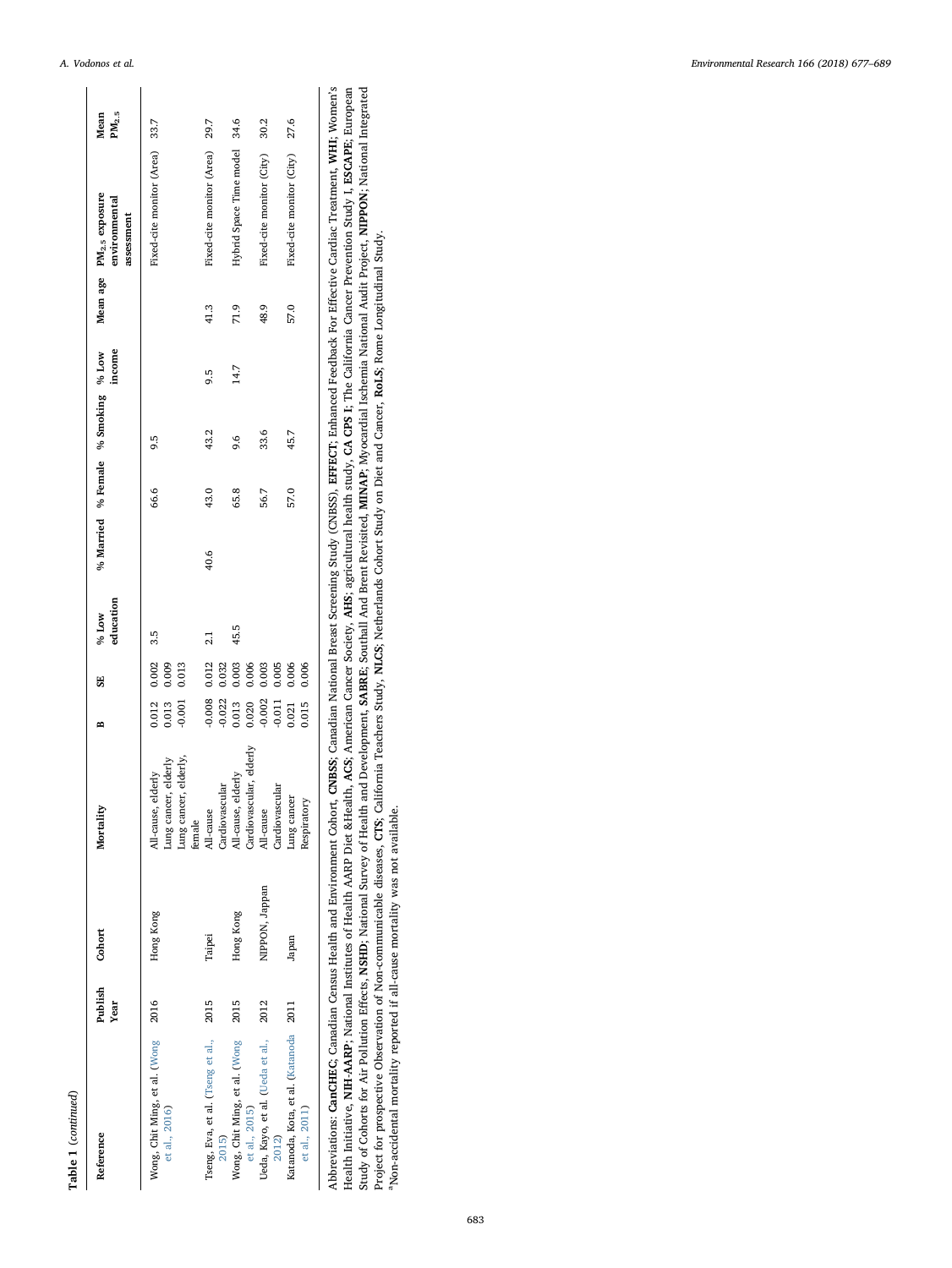#### <span id="page-7-0"></span>Table 2

Estimates from meta-regression for the association between long term  $PM_{2.5}$ exposure on Overall and Specific Mortality risk.

| Mortality                                                                   | Coefficient | SE.   | p-value | Percent increase at<br>$PM_{2.5} = 10,$ (%) |
|-----------------------------------------------------------------------------|-------------|-------|---------|---------------------------------------------|
| Inverse transform of<br>average $PM_{2.5}$<br>$PM_2$                        | 0.071       | 0.038 | 0.060   |                                             |
| Intercept (All-cause<br>mortality) <sup>a</sup><br>Cause specific mortality | 0.006       | 0.003 | 0.033   | $1.29(1.09 - 1.50)$                         |
| Cardiovascular mortality                                                    | 0.002       | 0.001 | < 0.001 | $1.46(1.25-1.67)$                           |
| Lung cancer mortality                                                       | 0.002       | 0.001 | 0.008   | $1.22(0.87-1.39)$                           |
| Respiratory mortality                                                       | $-0.002$    | 0.001 | 0.139   | $1.13(0.85-1.41)$                           |
| Cardiopulmonary<br>mortality                                                | 0.006       | 0.001 | < 0.001 | $1.92(1.59-2.25)$                           |
| Elderly studies only<br>(yes/no)                                            | 0.003       | 0.001 | < 0.001 | $1.61(1.35-1.85)$                           |
| Female studies only<br>(yes/no)                                             | 0.0002      | 0.001 | 0.892   | $1.31(1.01-1.62)$                           |

<span id="page-7-3"></span><sup>a</sup> All-cause, all-ages mortality represents the reference group to indicators for cause specific mortality.

<span id="page-7-1"></span>

Fig. 1. Meta-regression analysis of long-term  $PM_{2.5}$  exposure and percent change in mortality.

increase was larger for cardiopulmonary, cardiovascular and elderly mortality with 1.92% (95%CI1.59–2.25),1.46% (95%CI 1.25–1.67) and 1.61% (95%CI 1.35–1.85), respectively at a mean exposure of 10 μg/ m<sup>3</sup>, but smaller for respiratory and lung cancer deaths with 1.13% (95%CI 0.85–1.41) and 1.22% (95%CI 0.87–1.39), respectively.

We further examined the effect modifiers described above. Since some of the studies did not report on study population characteristics, studies with missing information were excluded from the analysis. We found several additional modifiers of effect size. [Table 3](#page-8-0) shows the meta-regression results of  $PM_{2.5}$ -mortality estimates on selected modifiers, and the number of the studies excluded due to the missing information.  $PM<sub>2.5</sub>$  exposure assessment with a hybrid space time model (i.e. using combinations of satellite remote sensing, chemical transport models, land use and meteorological variables) and fixed monitors at Zip-code scale (as compared to land use regression method as our reference) were significantly associated with higher  $PM<sub>2.5</sub>$  effect size estimates. The percent increase in mortality rates per  $1 \mu g/m^3$  at a mean exposure of  $10 \mu$ g/m<sup>3</sup> was estimated to be 1.61% (95%CI 1.18–2.04) and 1.67% (95%CI 0.85–2.49), respectively when those exposure assessments were used. In addition, we found that controlling for area SES

<span id="page-7-2"></span>

Fig. 2. Penalized spline model plot of long-term  $PM_{2.5}$  exposure and percent change in mortality.

(additionally to the individual level SES) was significantly associated with higher effect size estimates with 1.43% (95%CI 1.20–1.66) at mean exposure of  $10 \mu g/m^3$ . Moreover, geographical locations with higher percent of  $PM_{2.5}$  sourced from traffic was significantly associated with higher estimates with a 2.05% increase in mortality rate (95%CI 1.89–2.81) per  $\mu$ g/m<sup>3</sup>. Other variables in the meta-regression (percent of female, percent low income and percent low education or age distribution) were not significantly associated with the mortality estimates. We then fit a combined model with all the significant variables from the separate analysis (Area level SES and fixed monitors at Zipcode scale, hybrid space time model and particles from traffic source). Only Area level SES variable remained significant in our final model, however the effect estimates for the other modifiers did not changed in the combined model, suggesting this is a power issue rather than confounding by other modifiers. Assuming that the space time models have higher effect estimates because of smaller exposure error, the best estimated all-cause mortality effect size at  $10 \mu g/m^3$  would be 1.61% (95%CI1.18–2.04). In addition, our meta-regression restricted to studies with mean concentrations below  $10 \mu g/m^3$  was significant with a 2.4% increase per  $1 \mu g/m^3$ , 95% (95%CI 0.8–4.0).

# 4. Discussion

This comprehensive meta-analysis assessed the associations between exposure to chronic fine particulate matter pollution and allcause mortality. It advances on previous ones ([Hoek et al., 2013; Chen](#page-10-3) [et al., 2015;](#page-10-3) [Hamra et al., 2014; Pelucchi et al., 2009\)](#page-10-4) in several ways, in addition to incorporating more studies. First, by including the association between e.g. the coefficients of all-cause mortality and the coefficients of mortality among persons aged 65 or more in a metaregression framework, we are able to incorporate many more studies than previous meta-analyses, which dealt with outcomes individually. This, in turn gives us more power to examine effect modification by both exposure concentration as well as other potential modifiers. For example, the most recent meta-analysis by [Hoek et al. \(2013\)](#page-11-46) used 11 coefficients of all-cause all-age mortality and 10 coefficients of cardiovascular mortality whereas we were able to use 135 coefficients from 53 cohort studies. Second, by taking advantage of newer studies at higher and lower exposure concentrations we were able to estimate how the effect size estimate changes across the range of exposure concentrations, showing both evidence of effects below the WHO guideline of  $10 \mu g/m^3$  and providing, for the first time, estimates at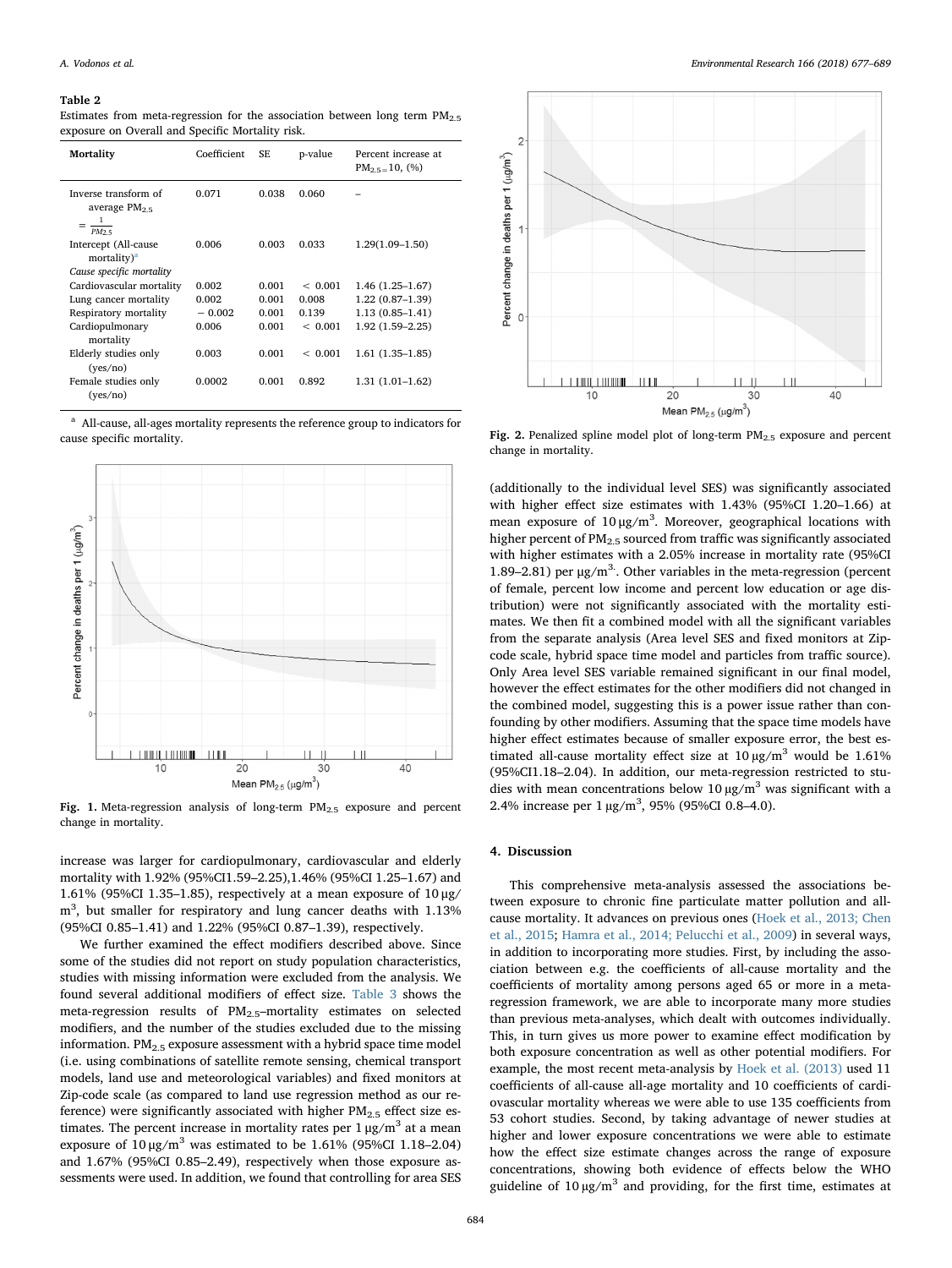<span id="page-8-0"></span>

| Meta-regression results of PM <sub>2.5</sub> -mortality estimates on selected modifiers. |                                                       |                                                          |                                                                                                                                                                                                                                                         |                                                                                                        |                         |
|------------------------------------------------------------------------------------------|-------------------------------------------------------|----------------------------------------------------------|---------------------------------------------------------------------------------------------------------------------------------------------------------------------------------------------------------------------------------------------------------|--------------------------------------------------------------------------------------------------------|-------------------------|
|                                                                                          |                                                       | Percent increase in mortality at<br>$PM_{2.5} = 10, (%)$ | Percent increase in mortality at PM <sub>2.5</sub> = 10, (%)<br>at the 25th percentile of the modifier <sup>a</sup>                                                                                                                                     | Percent increase at PM <sub>2.5</sub> = 10, (%) at the<br>75th percentile of the modifier <sup>a</sup> | p-value for<br>modifier |
| Baseline model                                                                           |                                                       | 1.29% (1.09-1.50)                                        |                                                                                                                                                                                                                                                         |                                                                                                        |                         |
| Population characteristics                                                               | Baseline model + Percent Female <sup>b</sup>          |                                                          | 1.12 (1.09-1.23)                                                                                                                                                                                                                                        | 1.48 (1.22-1.75)                                                                                       | 0.826                   |
|                                                                                          | Baseline model + Percent                              |                                                          | 1.34 (0.87-1.81)                                                                                                                                                                                                                                        | 1.14 (0.67-1.60)                                                                                       | 0.467                   |
|                                                                                          | Smoking <sup>b</sup>                                  |                                                          |                                                                                                                                                                                                                                                         |                                                                                                        |                         |
|                                                                                          | Baseline model + Age Distribution <sup>b</sup>        |                                                          | $0.93(0.69 - 1.17)$                                                                                                                                                                                                                                     | $1.06(0.71 - 1.41)$                                                                                    | 0.475                   |
|                                                                                          | Baseline model +Percent low                           |                                                          | 1.41 (0.76-2.06)                                                                                                                                                                                                                                        | 2.11 (0.72-3.48)                                                                                       | 0.291                   |
|                                                                                          | income <sup>b</sup>                                   |                                                          |                                                                                                                                                                                                                                                         |                                                                                                        |                         |
|                                                                                          | Baseline model +Percent low<br>education <sup>b</sup> |                                                          | 1.17 (0.82-1.53)                                                                                                                                                                                                                                        | $1.39(1.23 - 1.55)$                                                                                    | 0.419                   |
| Different sources of ambient PM <sub>2.5</sub>                                           | Baseline model + %Natural                             |                                                          | $1.32(1.06 - 1.57)$                                                                                                                                                                                                                                     | $1.35(1.16-1.54)$                                                                                      | 0.788                   |
|                                                                                          | sources (dust and sea salt)                           |                                                          |                                                                                                                                                                                                                                                         |                                                                                                        |                         |
|                                                                                          | Baseline model + %Traffic                             |                                                          | 1.04 (0.72-1.36)                                                                                                                                                                                                                                        | 1.33 (1.22-1.53)                                                                                       | 0.043                   |
|                                                                                          | particles                                             |                                                          |                                                                                                                                                                                                                                                         |                                                                                                        |                         |
|                                                                                          | Baseline model + % Industry                           |                                                          | 1.26 (0.92-1.56)                                                                                                                                                                                                                                        | $1.26(1.04-1.45)$                                                                                      | 0.833                   |
|                                                                                          | Baseline model + % Biomass                            |                                                          | $1.32(0.83 - 1.81)$                                                                                                                                                                                                                                     | $1.32(0.99 - 1.64)$                                                                                    | 0.854                   |
|                                                                                          | burning                                               |                                                          |                                                                                                                                                                                                                                                         |                                                                                                        |                         |
| Categorical variable for exposure assessment method                                      | Baseline model +local Monitors                        | $1.67(0.85 - 2.49)$                                      |                                                                                                                                                                                                                                                         |                                                                                                        | 0.060                   |
| (Reference LUR; Land Use Regression                                                      | (Zip-code)                                            |                                                          |                                                                                                                                                                                                                                                         |                                                                                                        |                         |
|                                                                                          | Baseline model + city level                           | $1.45(0.56 - 2.34)$                                      |                                                                                                                                                                                                                                                         |                                                                                                        | 0.144                   |
|                                                                                          | Monitors                                              |                                                          |                                                                                                                                                                                                                                                         |                                                                                                        |                         |
|                                                                                          | Baseline model + Area level                           | $0.90(0.18 - 1.62)$                                      |                                                                                                                                                                                                                                                         |                                                                                                        | 0.606                   |
|                                                                                          | Monitors                                              |                                                          |                                                                                                                                                                                                                                                         |                                                                                                        |                         |
|                                                                                          | Baseline model + Dispersion                           | 1.10 (0.19-2.01)                                         |                                                                                                                                                                                                                                                         |                                                                                                        | 0.421                   |
|                                                                                          | models                                                |                                                          |                                                                                                                                                                                                                                                         |                                                                                                        |                         |
|                                                                                          | Baseline model +Hybrid Space                          | 1.61 (1.18-2.04)                                         |                                                                                                                                                                                                                                                         |                                                                                                        | 0.024                   |
|                                                                                          | Time models                                           |                                                          |                                                                                                                                                                                                                                                         |                                                                                                        |                         |
| Area level SES Controlled (yes/no)                                                       |                                                       | 1.43 (1.20-1.66)                                         |                                                                                                                                                                                                                                                         |                                                                                                        | 0.001                   |
| All the adjusted terms were entered in to the model separately.                          |                                                       |                                                          | <sup>a</sup> Percent increase in mortality at PM <sub>2.5</sub> = 10µg/m <sup>3</sup> , calculated based on the, 25th and 75th percentile levels of the continuous variables; percent female = 41.7,56.4, percent smoking = 13.5,33.6, age distribution |                                                                                                        |                         |

Table 3 Meta-regression results of PM<sub>2.5</sub>-mortality estimates on selected modifiers. = ,48.4,61.4; percent low income = 11.9,15.3, percent low education = 7.2,28.7, percent natural sources = 6.5,100, percent traffic = 19.3,26.5, percent industry = 5.0,13.0, percent biomass burning = 6.2,21.7.

<span id="page-8-2"></span><span id="page-8-1"></span>=  ${}_484,61.4$ ; percent low income = 11.9,15.3, percent low education = 7.2,28.7, percent natural sources = 6.5,10.0, percent traffic = 19.3,26.5, percent industry = 5.0,13.0, percent low mass burning = 6.2,21.7.<br><sup>b</sup> The n <sup>9</sup> The number (%) of the studies excluded due to the missing information are the following: percent female; 8 (15.1%), percent smoking; 17 (32.1%), age distribution; 16 (30.2%), percent low income; 42 (79.2%), percent low education; 23 (46.4%).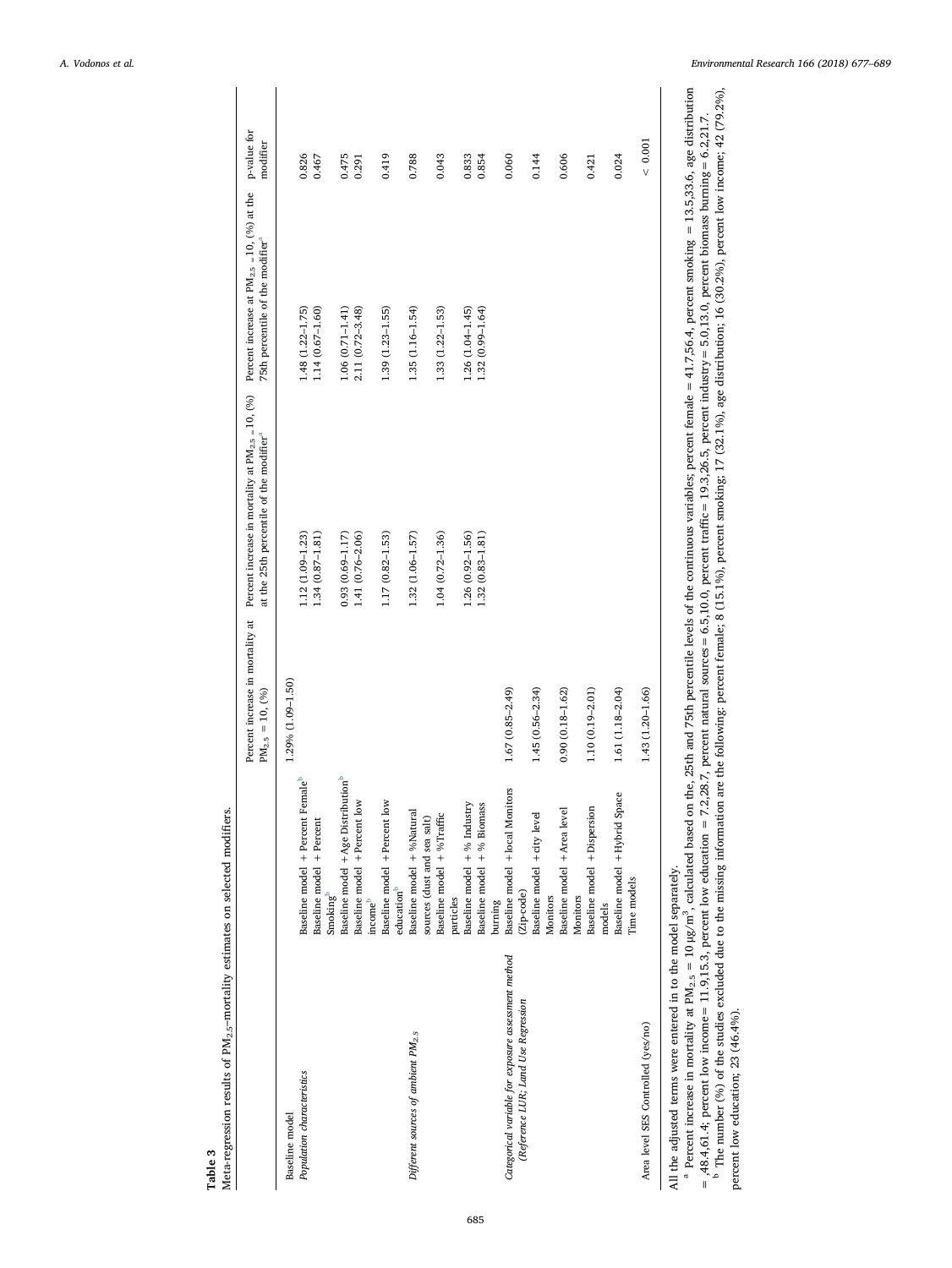higher concentrations that do not rely on extrapolation from other exposures (e.g. secondhand smoke). Third, this is the first meta-analysis to examine how the nature of the exposure assessment in published studies impacts effect size estimates. We found that less error prone exposure assessments tended to produce higher effect estimates, suggesting that meta-analyses that ignore exposure error will likely underestimate effect sizes, since the studies with more exposure error are producing downwardly biased effect size estimates. Importantly, we show that more control for SES is associated with larger effect size estimates, indicating that confounding by SES is unlikely to be a source of upward bias in  $PM_{2.5}$  effect estimates. Finally, we identified traffic particles as likely to be more toxic than average, on a unit mass basis.

Our baseline analysis found a percent increase in all-cause mortality per 1  $\mu$ g/m<sup>3</sup> in PM<sub>2.5</sub> of 1.03% (95%CI 0.97-1.11) at a mean exposure of 15.7 μg/m<sup>3</sup> as compared to 0.6% (95% 0.4–0.8) in the previous Hoek meta-analysis. This likely reflects our ability to account for the smaller effect size estimates at higher exposures by including mean  $PM_{2.5}$ concentration as a modifier. Those smaller number pull down the average effect size estimate in a meta-analysis, while a meta-regression that accounts for that variation will avoid a downward bias in the effect at lower exposures. However, we confirm the results of the meta-ana-lysis by [Hoek et al. \(2013\),](#page-11-46) which found a higher effect size for  $PM_{2.5}$ for deaths from cardiovascular disease than from respiratory diseases.

The findings from the current meta-analysis indicated that the effect size decreased with increasing  $PM_{2.5}$  concentrations across the studies, providing evidence of a nonlinear concentration response association. This has been noted previously. To estimate the concentration-response association at the higher ambient exposures, [Geng et al. \(2015\), Burnett](#page-10-21) [et al. \(2014\),](#page-10-21) fitted an integrated exposure–response (IER) model where active smoking and secondhand exposures were converted to estimated annual PM2.5 exposure equivalents using inhaled doses of particle mass. This function was updated and utilized in several recent assessments of global mortality from PM2.5 [\(Apte et al., 2015; Song et al., 2017; Cohen](#page-10-22) [et al., 2017](#page-10-22)). There are three main differences between the approach in IER function and the approach in the current meta-analysis; (1) rather than trying to convert cigarette smoke exposure to  $PM_{2.5}$  our analysis was able to rely on actual studies of ambient  $PM_{2.5}$ ; (2)whereas the IER model specified an a priori functional form that required predicted estimates to flatten out in high exposures, the current analysis first used an agnostic fit based on penalized splines and then chose a functional form that was very close to the spline and minimized AIC; (3) in the IER function, RR estimates were weighted by the inverse of the variance estimate, assuming no heterogeneity between the studies. In our analysis we consider a random effect for each study and cohort. By using newer  $PM_{2.5}$  studies at high (and low) concentrations we were able to provide insight into the shape of the concentration–response using only ambient  $PM<sub>2.5</sub>$  exposure studies which should provide a more reliable estimate of what the impact is at those concentrations. As is clear from [Fig. 2](#page-7-2), our empirical concentration-response curve flattens out at higher concentrations, as does the IER curve. However, this flattening is not as steep as the IER, as Asian studies at high concentration report larger effect size estimates than would be expected from the IER. Hence estimates of the global attributable fraction of deaths due to air pollution using the current study would be higher than the estimates using the IER function. Importantly for the developed world, we also find a larger effect at concentrations below  $10 \mu g/m^3$  as well.

In addition, our meta-regression analysis showed that exposure assessment with hybrid space time model, or nearby fixed monitors (as compared to land use regression method) resulted in higher estimates. This suggests that the lack of time resolution in many of the land use regression exposure estimates may result in exposure error, such as different spatial patterns in years not sampled in the exposure model, and consequently downwardly bias the effect size. Moreover, our results show a clear pattern of effect estimates decreasing as the exposure measurement error increases; i.e the lowest effect estimate was found using the monitor information within area scale as compared to the land use regression method, then dispersion models, monitors within city scale, monitors within zip-code scale and finally the highest effect estimate observed using the hybrid space time model. Thus, since the exposure assessment measurement method matters, the latter should be considered while estimating the effect of health outcomes associated with air pollution. In particular, the effect size estimates from using area level monitors produce estimates 30% lower than those from land use regression, and 44–46% lower than those using the most accurate exposure models. Hence future systematic reviews may wish to discard such studies as too subject to bias due to exposure error, or, as we have done, provide a means to correct the estimate to what would have been seen had all studies used better exposure estimates. Previous metaanalyses did not assess the impact of different exposure assessment methods but rather estimated the mean of  $PM_{2.5}$ -mortality estimates from all the methods.

An important finding is that studies that controlled for area level SES were associated with higher mortality effect estimates. This provides assurance that the lack of such variables in some studies did not result in upward bias in effect sizes, but likely in a downward bias. This is an important finding as some air pollution studies have been criticized for not including enough SES control. Higher percentage of  $PM_{2.5}$ sourced from traffic was associated with higher estimates of mortality in our current meta-analysis. This supports the evidence from recent studies showing that toxicity of  $PM_{2.5}$  mass vary from place to place, depending on their respective source mixtures ([Ostro et al., 2015;](#page-11-47) [Thurston et al., 2016; Laden et al., 2000\)](#page-11-47). However, the composition data from the individual cohorts was not available in the publications, thus our ability to identify  $PM_{2.5}$  composition was limited by data availability ([Karagulian et al., 2015](#page-11-15)), and variations within countries and over years in particle composition that we were unable to capture added considerable error to our classification of relative sources. Further work is clearly warranted.

We also took advantage of the relationship between meta-regression and mixed models to nonparametrically estimate the concentrationresponse relationship, which confirmed a shape of lower slopes at higher exposures, but also a leveling off of that decline to an asymptote. That is, at some point the slope ceased falling. This pattern, in addition to the higher AIC, justifies the use of an inverse relationship in our parametric model. Our results of the nonlinear  $PM_{2.5}$ -mortality concentration- response association support the evidence for the association found between  $PM<sub>2.5</sub>$  and cardiovascular mortality, where the concentration-response function increased more rapidly at lower concentrations and the marginal increase in the excess relative risk decreases at higher exposures [\(Pope et al., 2002, 2011](#page-11-0)).

Our meta-analysis also takes advantage of new studies at lower concentrations to learn more about the effect size at levels below current standards or guidelines. With 14 studies conducted on populations with mean exposure below  $10 \mu g/m^3$ , we had ample power to demonstrate effects below the WHO standard. A further analysis of the Harvard Six City Study used smooth functions to explore the concentration–response relation between PM2.5 and daily deaths at lower exposures [\(Schwartz et al., 2002\)](#page-11-48) and found the estimated concentration-response relation was near linear with no evidence of a threshold. In a reanalysis of the data derived from the American Cancer Society (ACS), the adjusted effect of fine particles on mortality showed a stronger relationship in the lower (up to about  $16 \mu g/m^3$ ) than in the higher range of their values. The recent analysis from Canadian Census Health and Environment Cohort, showed that the shape of the concentration response curve for various causes of death were supra-linear, with greatest increase in the lower ranges of  $PM<sub>2.5</sub>$  exposure [\(Pinault](#page-11-6) [et al., 2017\)](#page-11-6). Notably, the average exposure in that cohort was only  $8 \mu g/m<sup>3</sup>$ , and the lowest measured level was 1  $\mu g/m<sup>3</sup>$ . Our meta-analysis was able to take advantage of these more recent studies to estimate the slope at lower concentrations and find significant and higher estimates. Consistent with this, even low levels of exposure from ambient air pollution have been associated with pulmonary and systemic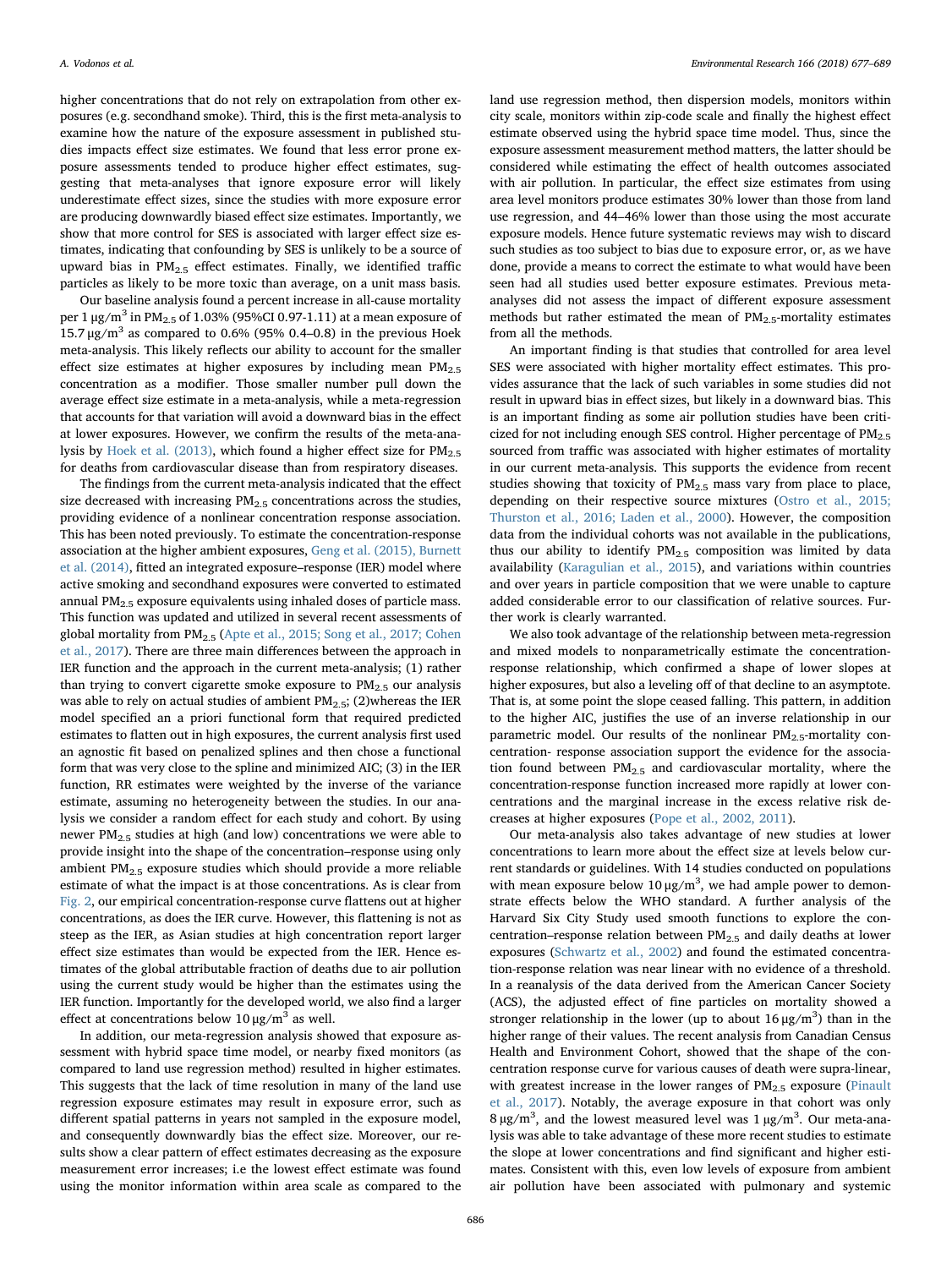A. Vodonos et al. *Environmental Research 166 (2018) 677–689*

oxidative stress, inflammatory vascular dysfunction, increased platelet activation and blood viscosity, atherosclerosis, IHD, and altered cardiac autonomic function ([Brook et al., 2010; Pope et al., 2004\)](#page-10-23).

There are a number of limitations that must be acknowledged. We have assumed that the estimated coefficients from the studies were normally distributed, and that the random intercepts for cohort and study within cohort were also normally distributed. These are standard assumptions in all meta-analyses. The large sample sizes of the cohorts suggest that the first assumption is likely to have been met, and the large number of cohorts and studies used in this analysis suggests that the central limit theorem makes the second likely. The assessment of particle composition as a fraction of total was crude and may have limited our ability to detect different toxicity. While we were able to include Asian cohorts with higher exposures there are still cities whose exposure remains outside of the range of our study, and extrapolation is required to do a Health Impact Assessment there. That our evidence indicates the fall of the slope with higher concentrations seems to asymptote provides support for that extrapolation, but it remains an important uncertainty. Further, the locations of the cohort studies are not representative of the world. Hence the application of the does-response curve to populations with substantially different characteristics, or with exposure to different mixes of particle types creates additional uncertainty. This is also true for all previous attempts to generate a universal concentration-response to apply globally. We have tried to address this limitation using meta-regression methods, looking at population and particle characteristics as predictors of differences in the effect size for particles. Finally, the examination of the effect modification by study population characteristics was limited because all studies did not include all characteristics; thus caution should be applied in applying these results. In addition, percent low income was characterized differently across studies from different areas. However, we believe that while different methods were used to define percent low income they do reflects the socio-economic status in the specific locations of the study and provide information about relative, but not absolute, socio-economic position.

# 5. Conclusion

In conclusion, this meta-analysis provides a strong evidence for the adverse effect of long-term exposure to air pollution and mortality. There are a significant number of new studies on long-term air pollution exposure, covering wider geographic areas, and both studies where exposures were predominantly at concentrations  $< 10 \mu g/m^3$  and predominantly at concentrations  $> 20 \,\mathrm{\mu g/m^3}$ . The empirical findings of this analysis have important public health implications, including that the marginal benefits of  $PM<sub>2.5</sub>$  reduction increase as the concentrations fall, and that more SES control does not decrease effect size. Our analyses contribute to the empirical evidence on the overall mortality estimate and suggest an alternative function for further applied to global health risk assessment of air particulate matter.

# Acknowledgments

This study was supported by the Wallace Global Fund and the Environmental Health Fund (EHF) Israel.

## Appendix A. Supplementary material

Supplementary data associated with this article can be found in the online version at [doi:10.1016/j.envres.2018.06.021](https://doi.org/10.1016/j.envres.2018.06.021).

#### References

<span id="page-10-20"></span>[Beelen, R., Hoek, G., van Den Brandt, P.A., Goldbohm, R.A., Fischer, P., Schouten, L.J.,](http://refhub.elsevier.com/S0013-9351(18)30325-6/sbref2)

[Jerrett, M., Hughes, E., Armstrong, B., Brunekreef, B., 2008. Long-term e](http://refhub.elsevier.com/S0013-9351(18)30325-6/sbref2)ffects of traffi[c-related air pollution on mortality in a Dutch cohort \(NLCS-AIR study\).](http://refhub.elsevier.com/S0013-9351(18)30325-6/sbref2) [Environ. Health Perspect. 116. pp. 196.](http://refhub.elsevier.com/S0013-9351(18)30325-6/sbref2)

- <span id="page-10-2"></span>[Beelen, R., Raaschou-Nielsen, O., Stafoggia, M., Andersen, Z.J., Weinmayr, G., Ho](http://refhub.elsevier.com/S0013-9351(18)30325-6/sbref3)ffmann, [B., Wolf, K., Samoli, E., Fischer, P., Nieuwenhuijsen, M., 2014a. E](http://refhub.elsevier.com/S0013-9351(18)30325-6/sbref3)ffects of long-term [exposure to air pollution on natural-cause mortality: an analysis of 22 European](http://refhub.elsevier.com/S0013-9351(18)30325-6/sbref3) [cohorts within the multicentre ESCAPE project. The Lancet 383, 785](http://refhub.elsevier.com/S0013-9351(18)30325-6/sbref3)–795.
- <span id="page-10-17"></span>[Beelen, R., Stafoggia, M., Raaschou-Nielsen, O., Andersen, Z.J., Xun, W.W., Katsouyanni,](http://refhub.elsevier.com/S0013-9351(18)30325-6/sbref4) [K., Dimakopoulou, K., Brunekreef, B., Weinmayr, G., Ho](http://refhub.elsevier.com/S0013-9351(18)30325-6/sbref4)ffmann, B., 2014b. Long-term [exposure to air pollution and cardiovascular mortality: an analysis of 22 European](http://refhub.elsevier.com/S0013-9351(18)30325-6/sbref4) [cohorts. Epidemiology 25, 368](http://refhub.elsevier.com/S0013-9351(18)30325-6/sbref4)–378.
- <span id="page-10-16"></span>[Bentayeb, M., Wagner, V., Stempfelet, M., Zins, M., Goldberg, M., Pascal, M., Larrieu, S.,](http://refhub.elsevier.com/S0013-9351(18)30325-6/sbref5) [Beaudeau, P., Cassadou, S., Eilstein, D., 2015. Association between long-term ex](http://refhub.elsevier.com/S0013-9351(18)30325-6/sbref5)[posure to air pollution and mortality in France: A 25-year follow-up study. Environ.](http://refhub.elsevier.com/S0013-9351(18)30325-6/sbref5) [Int. 85, 5](http://refhub.elsevier.com/S0013-9351(18)30325-6/sbref5)–14.
- <span id="page-10-23"></span>[Brook, R.D., Rajagopalan, S., Pope, C.A., Brook, J.R., Bhatnagar, A., Diez-Roux, A.V.,](http://refhub.elsevier.com/S0013-9351(18)30325-6/sbref6) [Holguin, F., Hong, Y., Luepker, R.V., Mittleman, M.A., 2010. Particulate matter air](http://refhub.elsevier.com/S0013-9351(18)30325-6/sbref6) [pollution and cardiovascular disease: an update to the scienti](http://refhub.elsevier.com/S0013-9351(18)30325-6/sbref6)fic statement from the [American Heart Association. Circulation 121, 2331](http://refhub.elsevier.com/S0013-9351(18)30325-6/sbref6)–2378.
- <span id="page-10-21"></span>[Burnett, R.T., Pope III, C.A., Ezzati, M., Olives, C., Lim, S.S., Mehta, S., Shin, H.H., Singh,](http://refhub.elsevier.com/S0013-9351(18)30325-6/sbref7) [G., Hubbell, B., Brauer, M., 2014. An integrated risk function for estimating the](http://refhub.elsevier.com/S0013-9351(18)30325-6/sbref7) [global burden of disease attributable to ambient](http://refhub.elsevier.com/S0013-9351(18)30325-6/sbref7) fine particulate matter exposure. [Environ. Health Perspect. 122, 397.](http://refhub.elsevier.com/S0013-9351(18)30325-6/sbref7)
- <span id="page-10-18"></span>[Carey, I.M., Atkinson, R.W., Kent, A.J., Van Staa, T., Cook, D.G., Anderson, H.R., 2013.](http://refhub.elsevier.com/S0013-9351(18)30325-6/sbref8) [Mortality associations with long-term exposure to outdoor air pollution in a national](http://refhub.elsevier.com/S0013-9351(18)30325-6/sbref8) [English cohort. Am. J. Respir. Crit. Care Med. 187, 1226](http://refhub.elsevier.com/S0013-9351(18)30325-6/sbref8)–1233.
- <span id="page-10-19"></span>[Cesaroni, G., Badaloni, C., Gariazzo, C., Stafoggia, M., Sozzi, R., Davoli, M., Forastiere, F.,](http://refhub.elsevier.com/S0013-9351(18)30325-6/sbref9) [2013. Long-term exposure to urban air pollution and mortality in a cohort of more](http://refhub.elsevier.com/S0013-9351(18)30325-6/sbref9) [than a million adults in Rome. Environ. Health Perspect. 121, 324](http://refhub.elsevier.com/S0013-9351(18)30325-6/sbref9).
- <span id="page-10-3"></span>[Chen, G., Wan, X., Yang, G., Zou, X., 2015. Tra](http://refhub.elsevier.com/S0013-9351(18)30325-6/sbref10)ffic-related air pollution and lung cancer: A meta‐[analysis. Thorac. Cancer 6, 307](http://refhub.elsevier.com/S0013-9351(18)30325-6/sbref10)–318.
- <span id="page-10-11"></span>[Chen, H., Burnett, R.T., Copes, R., Kwong, J.C., Villeneuve, P.J., Goldberg, M.S., Brook,](http://refhub.elsevier.com/S0013-9351(18)30325-6/sbref11) [R.D., van Donkelaar, A., Jerrett, M., Martin, R.V., 2016. Ambient](http://refhub.elsevier.com/S0013-9351(18)30325-6/sbref11) fine particulate [matter and mortality among survivors of myocardial infarction: population-based](http://refhub.elsevier.com/S0013-9351(18)30325-6/sbref11) [cohort study. Environ. Health Perspect. 124, 1421.](http://refhub.elsevier.com/S0013-9351(18)30325-6/sbref11)
- [Cohen, A.J., Brauer, M., Burnett, R., Anderson, H.R., Frostad, J., Estep, K., Balakrishnan,](http://refhub.elsevier.com/S0013-9351(18)30325-6/sbref12) [K., Brunekreef, B., Dandona, L., Dandona, R., 2017. Estimates and 25-year trends of](http://refhub.elsevier.com/S0013-9351(18)30325-6/sbref12) [the global burden of disease attributable to ambient air pollution: an analysis of data](http://refhub.elsevier.com/S0013-9351(18)30325-6/sbref12) [from the Global Burden of Diseases Study 2015. The Lancet 389, 1907](http://refhub.elsevier.com/S0013-9351(18)30325-6/sbref12)–1918.
- <span id="page-10-5"></span>[Crouse, D.L., Peters, P.A., Hystad, P., Brook, J.R., van Donkelaar, A., Martin, R.V.,](http://refhub.elsevier.com/S0013-9351(18)30325-6/sbref13) [Villeneuve, P.J., Jerrett, M., Goldberg, M.S., Pope III, C.A., 2015. Ambient PM2. 5,](http://refhub.elsevier.com/S0013-9351(18)30325-6/sbref13) [O3, and NO2 exposures and associations with mortality over 16 years of follow-up in](http://refhub.elsevier.com/S0013-9351(18)30325-6/sbref13) [the Canadian Census Health and Environment Cohort \(CanCHEC\). Environ. Health](http://refhub.elsevier.com/S0013-9351(18)30325-6/sbref13) [Perspect. 123, 1180](http://refhub.elsevier.com/S0013-9351(18)30325-6/sbref13).
- <span id="page-10-14"></span>[Crouse, D.L., Peters, P.A., van Donkelaar, A., Goldberg, M.S., Villeneuve, P.J., Brion, O.,](http://refhub.elsevier.com/S0013-9351(18)30325-6/sbref14) [Khan, S., Atari, D.O., Jerrett, M., Pope III, C.A., 2012. Risk of nonaccidental and](http://refhub.elsevier.com/S0013-9351(18)30325-6/sbref14) [cardiovascular mortality in relation to long-term exposure to low concentrations of](http://refhub.elsevier.com/S0013-9351(18)30325-6/sbref14) fi[ne particulate matter: a Canadian national-level cohort study. Environ. Health](http://refhub.elsevier.com/S0013-9351(18)30325-6/sbref14) [Perspect. 120, 708.](http://refhub.elsevier.com/S0013-9351(18)30325-6/sbref14)
- <span id="page-10-15"></span>Crouse, [D.L., Philip, S., Van Donkelaar, A., Martin, R.V., Jessiman, B., Peters, P.A.,](http://refhub.elsevier.com/S0013-9351(18)30325-6/sbref15) [Weichenthal, S., Brook, J.R., Hubbell, B., Burnett, R.T., 2016. A new method to](http://refhub.elsevier.com/S0013-9351(18)30325-6/sbref15) [jointly estimate the mortality risk of long-term exposure to](http://refhub.elsevier.com/S0013-9351(18)30325-6/sbref15) fine particulate matter [and its components. Sci. Rep. 6, 18916](http://refhub.elsevier.com/S0013-9351(18)30325-6/sbref15).
- <span id="page-10-7"></span>[Dehbi, H.-M., Blangiardo, M., Gulliver, J., Fecht, D., de Hoogh, K., Al-Kanaani, Z., Tillin,](http://refhub.elsevier.com/S0013-9351(18)30325-6/sbref16) [T., Hardy, R., Chaturvedi, N., Hansell, A.L., 2017. Air pollution and cardiovascular](http://refhub.elsevier.com/S0013-9351(18)30325-6/sbref16) [mortality with over 25 years follow-up: A combined analysis of two British cohorts.](http://refhub.elsevier.com/S0013-9351(18)30325-6/sbref16) [Environ. Int. 99, 275](http://refhub.elsevier.com/S0013-9351(18)30325-6/sbref16)–281.
- <span id="page-10-9"></span>[Di, Q., Kloog, I., Koutrakis, P., Lyapustin, A., Wang, Y., Schwartz, J., 2016. Assessing PM2.](http://refhub.elsevier.com/S0013-9351(18)30325-6/sbref17) [5 exposures with high spatiotemporal resolution across the continental United States.](http://refhub.elsevier.com/S0013-9351(18)30325-6/sbref17) [Environ. Sci. Technol. 50, 4712](http://refhub.elsevier.com/S0013-9351(18)30325-6/sbref17)–4721.
- <span id="page-10-1"></span>[Di, Q., Wang, Yan, Zanobetti, A., Wang, Yun, Koutrakis, P., Choirat, C., Dominici, F.,](http://refhub.elsevier.com/S0013-9351(18)30325-6/sbref18) [Schwartz, J.D., 2017. Air pollution and mortality in the Medicare population. N. Engl.](http://refhub.elsevier.com/S0013-9351(18)30325-6/sbref18) [J. Med. 376, 2513](http://refhub.elsevier.com/S0013-9351(18)30325-6/sbref18)–2522.
- <span id="page-10-8"></span>[Dimakopoulou, K., Samoli, E., Beelen, R., Stafoggia, M., Andersen, Z.J., Ho](http://refhub.elsevier.com/S0013-9351(18)30325-6/sbref19)ffmann, B., [Fischer, P., Nieuwenhuijsen, M., Vineis, P., Xun, W., 2014. Air pollution and non](http://refhub.elsevier.com/S0013-9351(18)30325-6/sbref19)[malignant respiratory mortality in 16 cohorts within the ESCAPE project. Am. J.](http://refhub.elsevier.com/S0013-9351(18)30325-6/sbref19) [Respir. Crit. Care Med. 189, 684](http://refhub.elsevier.com/S0013-9351(18)30325-6/sbref19)–696.
- <span id="page-10-0"></span>[Dockery, D.W., Pope, C.A., Xu, X., Spengler, J.D., Ware, J.H., Fay, M.E., Ferris Jr, B.G.,](http://refhub.elsevier.com/S0013-9351(18)30325-6/sbref20) [Speizer, F.E., 1993. An association between air pollution and mortality in six US](http://refhub.elsevier.com/S0013-9351(18)30325-6/sbref20) [cities. N. Engl. J. Med. 329, 1753](http://refhub.elsevier.com/S0013-9351(18)30325-6/sbref20)–1759.
- <span id="page-10-12"></span>[Gan, W.Q., FitzGerald, J.M., Carlsten, C., Sadatsafavi, M., Brauer, M., 2013. Associations](http://refhub.elsevier.com/S0013-9351(18)30325-6/sbref21) [of ambient air pollution with chronic obstructive pulmonary disease hospitalization](http://refhub.elsevier.com/S0013-9351(18)30325-6/sbref21) [and mortality. Am. J. Respir. Crit. Care Med. 187, 721](http://refhub.elsevier.com/S0013-9351(18)30325-6/sbref21)–727.
- <span id="page-10-13"></span>[Gan, W.Q., Koehoorn, M., Davies, H.W., Demers, P.A., Tamburic, L., Brauer, M., 2011.](http://refhub.elsevier.com/S0013-9351(18)30325-6/sbref22) Long-term exposure to traffi[c-related air pollution and the risk of coronary heart](http://refhub.elsevier.com/S0013-9351(18)30325-6/sbref22) [disease hospitalization and mortality. Environ. Health Perspect. 119, 501](http://refhub.elsevier.com/S0013-9351(18)30325-6/sbref22).
- <span id="page-10-10"></span>[Geng, G., Zhang, Q., Martin, R.V., van Donkelaar, A., Huo, H., Che, H., Lin, J., He, K.,](http://refhub.elsevier.com/S0013-9351(18)30325-6/sbref23) [2015. Estimating long-term PM 2.5 concentrations in China using satellite-based](http://refhub.elsevier.com/S0013-9351(18)30325-6/sbref23) [aerosol optical depth and a chemical transport model. Remote Sens. Environ. 166,](http://refhub.elsevier.com/S0013-9351(18)30325-6/sbref23) 262–[270](http://refhub.elsevier.com/S0013-9351(18)30325-6/sbref23).
- <span id="page-10-4"></span>[Hamra, G.B., Guha, N., Cohen, A., Laden, F., Raaschou-Nielsen, O., Samet, J.M., Vineis,](http://refhub.elsevier.com/S0013-9351(18)30325-6/sbref24) [P., Forastiere, F., Saldiva, P., Yorifuji, T., 2014. Outdoor particulate matter exposure](http://refhub.elsevier.com/S0013-9351(18)30325-6/sbref24) [and lung cancer: a systematic review and meta-analysis. Environ. Health Perspect.](http://refhub.elsevier.com/S0013-9351(18)30325-6/sbref24) [122, 906](http://refhub.elsevier.com/S0013-9351(18)30325-6/sbref24).
- <span id="page-10-6"></span>[Hao, Y., Balluz, L., Strosnider, H., Wen, X.J., Li, C., Qualters, J.R., 2015. Ozone,](http://refhub.elsevier.com/S0013-9351(18)30325-6/sbref25) fine [particulate matter, and chronic lower respiratory disease mortality in the United](http://refhub.elsevier.com/S0013-9351(18)30325-6/sbref25)

<span id="page-10-22"></span>[Apte, J.S., Marshall, J.D., Cohen, A.J., Brauer, M., 2015. Addressing global mortality from](http://refhub.elsevier.com/S0013-9351(18)30325-6/sbref1) [ambient PM2. 5. Environ. Sci. Technol. 49, 8057](http://refhub.elsevier.com/S0013-9351(18)30325-6/sbref1)–8066.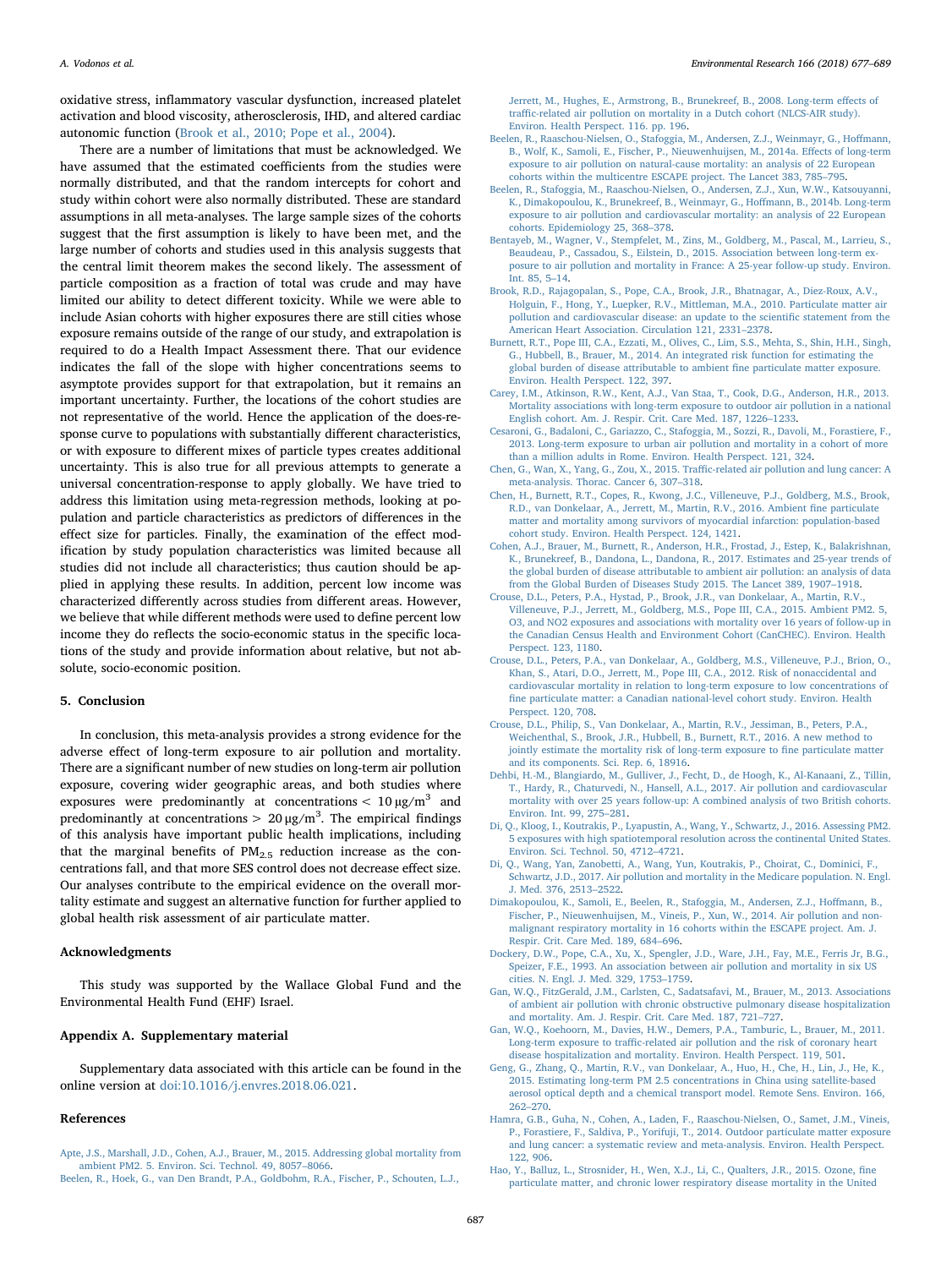[States. Am. J. Respir. Crit. Care Med. 192, 337](http://refhub.elsevier.com/S0013-9351(18)30325-6/sbref25)–341.

- <span id="page-11-44"></span>[Hart, J.E., Garshick, E., Dockery, D.W., Smith, T.J., Ryan, L., Laden, F., 2011. Long-term](http://refhub.elsevier.com/S0013-9351(18)30325-6/sbref26) [ambient multipollutant exposures and mortality. Am. J. Respir. Crit. Care Med. 183,](http://refhub.elsevier.com/S0013-9351(18)30325-6/sbref26) 73–[78](http://refhub.elsevier.com/S0013-9351(18)30325-6/sbref26).
- <span id="page-11-2"></span>[Hart, J.E., Liao, X., Hong, B., Puett, R.C., Yanosky, J.D., Suh, H., Kioumourtzoglou, M.-A.,](http://refhub.elsevier.com/S0013-9351(18)30325-6/sbref27) [Spiegelman, D., Laden, F., 2015. The association of long-term exposure to PM 2.5 on](http://refhub.elsevier.com/S0013-9351(18)30325-6/sbref27) all-cause mortality in the Nurses' [Health Study and the impact of measurement-error](http://refhub.elsevier.com/S0013-9351(18)30325-6/sbref27) [correction. Environ. Health 14, 38.](http://refhub.elsevier.com/S0013-9351(18)30325-6/sbref27)
- <span id="page-11-11"></span>[Hoek, G., Beelen, R., De Hoogh, K., Vienneau, D., Gulliver, J., Fischer, P., Briggs, D., 2008.](http://refhub.elsevier.com/S0013-9351(18)30325-6/sbref28) [A review of land-use regression models to assess spatial variation of outdoor air](http://refhub.elsevier.com/S0013-9351(18)30325-6/sbref28) [pollution. Atmos. Environ. 42, 7561](http://refhub.elsevier.com/S0013-9351(18)30325-6/sbref28)–7578.
- <span id="page-11-46"></span>[Hoek, G., Krishnan, R.M., Beelen, R., Peters, A., Ostro, B., Brunekreef, B., Kaufman, J.D.,](http://refhub.elsevier.com/S0013-9351(18)30325-6/sbref29) [2013. Long-term air pollution exposure and cardio-respiratory mortality: a review.](http://refhub.elsevier.com/S0013-9351(18)30325-6/sbref29) [Environ. Health 12, 43.](http://refhub.elsevier.com/S0013-9351(18)30325-6/sbref29)
- <span id="page-11-10"></span>Institute for Health Metrics and Evaluation. GBD compare, 2015. Available at: [https://](https://vizhub.healthdata.org/gbd-compare/) [vizhub.healthdata.org/gbd-compare/](https://vizhub.healthdata.org/gbd-compare/) (Accessed 17 April 2017).
- <span id="page-11-24"></span>[Jerrett, M., Burnett, R.T., Beckerman, B.S., Turner, M.C., Krewski, D., Thurston, G.,](http://refhub.elsevier.com/S0013-9351(18)30325-6/sbref30) [Martin, R.V., van Donkelaar, A., Hughes, E., Shi, Y., 2013. Spatial analysis of air](http://refhub.elsevier.com/S0013-9351(18)30325-6/sbref30) [pollution and mortality in California. Am. J. Respir. Crit. Care Med. 188, 593](http://refhub.elsevier.com/S0013-9351(18)30325-6/sbref30)–599.
- <span id="page-11-29"></span>[Jerrett, M., Burnett, R.T., Ma, R., Pope III, C.A., Krewski, D., Newbold, K.B., Thurston, G.,](http://refhub.elsevier.com/S0013-9351(18)30325-6/sbref31) [Shi, Y., Finkelstein, N., Calle, E.E., 2005. Spatial analysis of air pollution and mor](http://refhub.elsevier.com/S0013-9351(18)30325-6/sbref31)[tality in Los Angeles. Epidemiology 16, 727](http://refhub.elsevier.com/S0013-9351(18)30325-6/sbref31)–736.
- <span id="page-11-28"></span>[Jerrett, M., Burnett, R.T., Pope III, C.A., Ito, K., Thurston, G., Krewski, D., Shi, Y., Calle,](http://refhub.elsevier.com/S0013-9351(18)30325-6/sbref32) [E., Thun, M., 2009. Long-term ozone exposure and mortality. N. Engl. J. Med. 360,](http://refhub.elsevier.com/S0013-9351(18)30325-6/sbref32) [1085](http://refhub.elsevier.com/S0013-9351(18)30325-6/sbref32)–1095.
- <span id="page-11-15"></span>[Karagulian, F., Belis, C.A., Dora, C.F.C., Prüss-Ustün, A.M., Bonjour, S., Adair-Rohani, H.,](http://refhub.elsevier.com/S0013-9351(18)30325-6/sbref33) [Amann, M., 2015. Contributions to cities](http://refhub.elsevier.com/S0013-9351(18)30325-6/sbref33)' ambient particulate matter (PM): A sys[tematic review of local source contributions at global level. Atmos. Environ. 120,](http://refhub.elsevier.com/S0013-9351(18)30325-6/sbref33) 475–[483](http://refhub.elsevier.com/S0013-9351(18)30325-6/sbref33).
- <span id="page-11-4"></span>[Katanoda, K., Sobue, T., Satoh, H., Tajima, K., Suzuki, T., Nakatsuka, H., Takezaki, T.,](http://refhub.elsevier.com/S0013-9351(18)30325-6/sbref34) [Nakayama, T., Nitta, H., Tanabe, K., 2011. An association between long-term ex](http://refhub.elsevier.com/S0013-9351(18)30325-6/sbref34)[posure to ambient air pollution and mortality from lung cancer and respiratory dis](http://refhub.elsevier.com/S0013-9351(18)30325-6/sbref34)[eases in Japan. J. Epidemiol. 21, 132](http://refhub.elsevier.com/S0013-9351(18)30325-6/sbref34)–143.
- [Kloog, I., Chudnovsky, A.A., Just, A.C., Nordio, F., Koutrakis, P., Coull, B.A., Lyapustin,](http://refhub.elsevier.com/S0013-9351(18)30325-6/sbref35) [A., Wang, Y., Schwartz, J., 2014. A new hybrid spatio-temporal model for estimating](http://refhub.elsevier.com/S0013-9351(18)30325-6/sbref35) [daily multi-year PM2. 5 concentrations across northeastern USA using high resolution](http://refhub.elsevier.com/S0013-9351(18)30325-6/sbref35) [aerosol optical depth data. Atmos. Environ. 95, 581](http://refhub.elsevier.com/S0013-9351(18)30325-6/sbref35)–590.
- <span id="page-11-20"></span>[Kloog, I., Ridgway, B., Koutrakis, P., Coull, B.A., Schwartz, J.D., 2013. Long-and short](http://refhub.elsevier.com/S0013-9351(18)30325-6/sbref36)[term exposure to PM2. 5 and mortality: using novel exposure models. Epidemiol.](http://refhub.elsevier.com/S0013-9351(18)30325-6/sbref36) [Camb. Mass 24, 555.](http://refhub.elsevier.com/S0013-9351(18)30325-6/sbref36)
- <span id="page-11-8"></span>[Kochanek, K.D., Murphy, S.L., Xu, J., Tejada-Vera, B., 2016. Deaths:](http://refhub.elsevier.com/S0013-9351(18)30325-6/sbref37) final data for 2014. [Natl. Vital Stat. Rep. Cent. Dis. Control Prev. Natl. Cent. Health Stat. Natl. Vital Stat.](http://refhub.elsevier.com/S0013-9351(18)30325-6/sbref37) [Syst 65, 1](http://refhub.elsevier.com/S0013-9351(18)30325-6/sbref37)–122.
- <span id="page-11-39"></span>Krewski, D., Burnett, R. T., Goldberg, M. S., Hoover, K., & Siemiatycki, J. (2000). Special report reanalysis of the Harvard six cities study and the American Cancer Society Study of particulate air pollution and mortality part ii: sensitivity analyses appendix c. Flexible modeling of the effects of fine particles. Boston: Health Effects Institute.
- <span id="page-11-27"></span>[Krewski, D., Jerrett, M., Burnett, R.T., Ma, R., Hughes, E., Shi, Y., Turner, M.C., Pope III,](http://refhub.elsevier.com/S0013-9351(18)30325-6/sbref38) [C.A., Thurston, G., Calle, E.E., 2009. Extended follow-up and spatial analysis of the](http://refhub.elsevier.com/S0013-9351(18)30325-6/sbref38) [American Cancer Society study linking particulate air pollution and mortality. Health](http://refhub.elsevier.com/S0013-9351(18)30325-6/sbref38) Eff[ects Institute Boston, MA.](http://refhub.elsevier.com/S0013-9351(18)30325-6/sbref38)
- <span id="page-11-47"></span>[Laden, F., Neas, L.M., Dockery, D.W., Schwartz, J., 2000. Association of](http://refhub.elsevier.com/S0013-9351(18)30325-6/sbref39) fine particulate matter from different [sources with daily mortality in six US cities. Environ. Health](http://refhub.elsevier.com/S0013-9351(18)30325-6/sbref39) [Perspect. 108, 941.](http://refhub.elsevier.com/S0013-9351(18)30325-6/sbref39)
- <span id="page-11-38"></span>[Laden, F., Schwartz, J., Speizer, F.E., Dockery, D.W., 2006. Reduction in](http://refhub.elsevier.com/S0013-9351(18)30325-6/sbref40) fine particulate [air pollution and mortality: extended follow-up of the Harvard Six Cities study. Am. J.](http://refhub.elsevier.com/S0013-9351(18)30325-6/sbref40) [Respir. Crit. Care Med. 173, 667](http://refhub.elsevier.com/S0013-9351(18)30325-6/sbref40)–672.
- <span id="page-11-37"></span>[Lepeule, J., Laden, F., Dockery, D., Schwartz, J., 2012. Chronic exposure to](http://refhub.elsevier.com/S0013-9351(18)30325-6/sbref41) fine particles [and mortality: an extended follow-up of the Harvard Six Cities study from 1974 to](http://refhub.elsevier.com/S0013-9351(18)30325-6/sbref41) [2009. Environ. Health Perspect. 120, 965.](http://refhub.elsevier.com/S0013-9351(18)30325-6/sbref41)
- <span id="page-11-19"></span>[Lipfert, F.W., Baty, J.D., Miller, J.P., Wyzga, R.E., 2006. PM2. 5 constituents and related](http://refhub.elsevier.com/S0013-9351(18)30325-6/sbref42) [air quality variables as predictors of survival in a cohort of US military veterans.](http://refhub.elsevier.com/S0013-9351(18)30325-6/sbref42) [Inhal. Toxicol. 18, 645](http://refhub.elsevier.com/S0013-9351(18)30325-6/sbref42)–657.
- <span id="page-11-36"></span>[Lipsett, M.J., Ostro, B.D., Reynolds, P., Goldberg, D., Hertz, A., Jerrett, M., Smith, D.F.,](http://refhub.elsevier.com/S0013-9351(18)30325-6/sbref43) [Garcia, C., Chang, E.T., Bernstein, L., 2011. Long-term exposure to air pollution and](http://refhub.elsevier.com/S0013-9351(18)30325-6/sbref43) [cardiorespiratory disease in the California teachers study cohort. Am. J. Respir. Crit.](http://refhub.elsevier.com/S0013-9351(18)30325-6/sbref43) [Care Med. 184, 828](http://refhub.elsevier.com/S0013-9351(18)30325-6/sbref43)–835.
- <span id="page-11-1"></span>[Miller, K.A., Siscovick, D.S., Sheppard, L., Shepherd, K., Sullivan, J.H., Anderson, G.L.,](http://refhub.elsevier.com/S0013-9351(18)30325-6/sbref44) [Kaufman, J.D., 2007. Long-term exposure to air pollution and incidence of cardio](http://refhub.elsevier.com/S0013-9351(18)30325-6/sbref44)[vascular events in women. N. Engl. J. Med. 356, 447](http://refhub.elsevier.com/S0013-9351(18)30325-6/sbref44)–458.
- <span id="page-11-12"></span>Moher, D., Liberati, A., Tetzlaff[, J., Altman, D.G., Group, P., 2009. Preferred reporting](http://refhub.elsevier.com/S0013-9351(18)30325-6/sbref45) [items for systematic reviews and meta-analyses: the PRISMA statement. PLoS Med. 6,](http://refhub.elsevier.com/S0013-9351(18)30325-6/sbref45) [e1000097.](http://refhub.elsevier.com/S0013-9351(18)30325-6/sbref45)
- <span id="page-11-16"></span>[Næss, Ø., Nafstad, P., Aamodt, G., Claussen, B., Rosland, P., 2006. Relation between](http://refhub.elsevier.com/S0013-9351(18)30325-6/sbref46) [concentration of air pollution and cause-speci](http://refhub.elsevier.com/S0013-9351(18)30325-6/sbref46)fic mortality: four-year exposures to [nitrogen dioxide and particulate matter pollutants in 470 neighborhoods in Oslo,](http://refhub.elsevier.com/S0013-9351(18)30325-6/sbref46) [Norway. Am. J. Epidemiol. 165, 435](http://refhub.elsevier.com/S0013-9351(18)30325-6/sbref46)–443.
- <span id="page-11-9"></span>World Health Organization. (2016). Ambient air pollution: A global assessment of exposure and burden of disease.
- <span id="page-11-3"></span>World Health Organization, & UNAIDS. (2006). Air quality guidelines: global update 2005. World Health Organization.
- <span id="page-11-34"></span>[Ostro, B., Hu, J., Goldberg, D., Reynolds, P., Hertz, A., Bernstein, L., Kleeman, M.J., 2015.](http://refhub.elsevier.com/S0013-9351(18)30325-6/sbref47) [Associations of mortality with long-term exposures to](http://refhub.elsevier.com/S0013-9351(18)30325-6/sbref47) fine and ultrafine particles, [species and sources: results from the California Teachers Study Cohort. Environ.](http://refhub.elsevier.com/S0013-9351(18)30325-6/sbref47) [Health Perspect. 123, 549.](http://refhub.elsevier.com/S0013-9351(18)30325-6/sbref47)
- <span id="page-11-35"></span>[Ostro, B., Lipsett, M., Reynolds, P., Goldberg, D., Hertz, A., Garcia, C., Henderson, K.D.,](http://refhub.elsevier.com/S0013-9351(18)30325-6/sbref48)

[Bernstein, L., 2010. Long-term exposure to constituents of](http://refhub.elsevier.com/S0013-9351(18)30325-6/sbref48) fine particulate air pol[lution and mortality: results from the California Teachers Study. Environ. Health](http://refhub.elsevier.com/S0013-9351(18)30325-6/sbref48) [Perspect. 118, 363.](http://refhub.elsevier.com/S0013-9351(18)30325-6/sbref48)

- Pelucchi, C., Negri, E., Gallus, S., Boff[etta, P., Tramacere, I., La Vecchia, C., 2009. Long](http://refhub.elsevier.com/S0013-9351(18)30325-6/sbref49)[term particulate matter exposure and mortality: a review of European epidemiolo](http://refhub.elsevier.com/S0013-9351(18)30325-6/sbref49)[gical studies. BMC Public Health 9, 453](http://refhub.elsevier.com/S0013-9351(18)30325-6/sbref49).
- <span id="page-11-17"></span>[Peng, Z., Liu, C., Xu, B., Kan, H., Wang, W., 2017. Long-term exposure to ambient air](http://refhub.elsevier.com/S0013-9351(18)30325-6/sbref50) [pollution and mortality in a Chinese tuberculosis cohort. Sci. Total Environ. 580,](http://refhub.elsevier.com/S0013-9351(18)30325-6/sbref50) 1483–[1488](http://refhub.elsevier.com/S0013-9351(18)30325-6/sbref50).
- <span id="page-11-7"></span>[Pinault, L., Tjepkema, M., Crouse, D.L., Weichenthal, S., van Donkelaar, A., Martin, R.V.,](http://refhub.elsevier.com/S0013-9351(18)30325-6/sbref51) [Brauer, M., Chen, H., Burnett, R.T., 2016. Risk estimates of mortality attributed to](http://refhub.elsevier.com/S0013-9351(18)30325-6/sbref51) low concentrations of ambient fi[ne particulate matter in the Canadian community](http://refhub.elsevier.com/S0013-9351(18)30325-6/sbref51) [health survey cohort. Environ. Health 15, 18.](http://refhub.elsevier.com/S0013-9351(18)30325-6/sbref51)
- <span id="page-11-6"></span>[Pinault, L.L., Weichenthal, S., Crouse, D.L., Brauer, M., Erickson, A., van Donkelaar, A.,](http://refhub.elsevier.com/S0013-9351(18)30325-6/sbref52) [Martin, R.V., Hystad, P., Chen, H., Finès, P., 2017. Associations between](http://refhub.elsevier.com/S0013-9351(18)30325-6/sbref52) fine parti[culate matter and mortality in the 2001 Canadian Census Health and Environment](http://refhub.elsevier.com/S0013-9351(18)30325-6/sbref52) [Cohort. Environ. Res. 159, 406](http://refhub.elsevier.com/S0013-9351(18)30325-6/sbref52)–415.
- <span id="page-11-30"></span>[Pope, C.A., Burnett, R.T., Thurston, G.D., Thun, M.J., Calle, E.E., Krewski, D., Godleski,](http://refhub.elsevier.com/S0013-9351(18)30325-6/sbref53) [J.J., 2004. Cardiovascular mortality and long-term exposure to particulate air pol](http://refhub.elsevier.com/S0013-9351(18)30325-6/sbref53)[lution: epidemiological evidence of general pathophysiological pathways of disease.](http://refhub.elsevier.com/S0013-9351(18)30325-6/sbref53) [Circulation 109, 71](http://refhub.elsevier.com/S0013-9351(18)30325-6/sbref53)–77.
- <span id="page-11-23"></span>Pope, [C.A., Turner, M.C., Burnett, R., Jerrett, M., Gapstur, S.M., Diver, W.R., Krewski, D.,](http://refhub.elsevier.com/S0013-9351(18)30325-6/sbref54) [Brook, R.D., 2014. Relationships between](http://refhub.elsevier.com/S0013-9351(18)30325-6/sbref54) fine particulate air pollution, cardiome[tabolic disorders and cardiovascular mortality. Circ. Res. CIRCRESAHA 114, 305060.](http://refhub.elsevier.com/S0013-9351(18)30325-6/sbref54)
- <span id="page-11-0"></span>[Pope III, C.A., Burnett, R.T., Thun, M.J., Calle, E.E., Krewski, D., Ito, K., Thurston, G.D.,](http://refhub.elsevier.com/S0013-9351(18)30325-6/sbref55) [2002. Lung cancer, cardiopulmonary mortality, and long-term exposure to](http://refhub.elsevier.com/S0013-9351(18)30325-6/sbref55) fine par[ticulate air pollution. Jama 287, 1132](http://refhub.elsevier.com/S0013-9351(18)30325-6/sbref55)–1141.
- [Pope III, C.A., Burnett, R.T., Turner, M.C., Cohen, A., Krewski, D., Jerrett, M., Gapstur,](http://refhub.elsevier.com/S0013-9351(18)30325-6/sbref56) [S.M., Thun, M.J., 2011. Lung cancer and cardiovascular disease mortality associated](http://refhub.elsevier.com/S0013-9351(18)30325-6/sbref56) [with ambient air pollution and cigarette smoke: shape of the exposure](http://refhub.elsevier.com/S0013-9351(18)30325-6/sbref56)–response re[lationships. Environ. Health Perspect. 119, 1616.](http://refhub.elsevier.com/S0013-9351(18)30325-6/sbref56)
- <span id="page-11-40"></span>[Puett, R.C., Hart, J.E., Suh, H., Mittleman, M., Laden, F., 2011. Particulate matter ex](http://refhub.elsevier.com/S0013-9351(18)30325-6/sbref57)[posures, mortality, and cardiovascular disease in the health professionals follow-up](http://refhub.elsevier.com/S0013-9351(18)30325-6/sbref57) [study. Environ. Health Perspect. 119, 1130](http://refhub.elsevier.com/S0013-9351(18)30325-6/sbref57).
- <span id="page-11-43"></span>[Puett, R.C., Hart, J.E., Yanosky, J.D., Paciorek, C., Schwartz, J., Suh, H., Speizer, F.E.,](http://refhub.elsevier.com/S0013-9351(18)30325-6/sbref58) Laden, F., 2009. Chronic fi[ne and coarse particulate exposure, mortality, and cor](http://refhub.elsevier.com/S0013-9351(18)30325-6/sbref58)onary heart disease in the Nurses' [Health Study. Environ. Health Perspect. 117, 1697.](http://refhub.elsevier.com/S0013-9351(18)30325-6/sbref58)
- <span id="page-11-14"></span>Team, R. C. (2015). R: A Language and Environment for Statistical Computing. Vienna, Austria: R Foundation for Statistical Computing. Available: [http://www.R-project.](http://www.R-project.org) [org.](http://www.R-project.org)
- <span id="page-11-48"></span>[Schwartz, J., Laden, F., Zanobetti, A., 2002. The concentration-response relation between](http://refhub.elsevier.com/S0013-9351(18)30325-6/sbref59) [PM \(2.5\) and daily deaths. Environ. Health Perspect. 110, 1025.](http://refhub.elsevier.com/S0013-9351(18)30325-6/sbref59)
- <span id="page-11-22"></span>[Shi, L., Zanobetti, A., Kloog, I., Coull, B.A., Koutrakis, P., Melly, S.J., Schwartz, J.D., 2016.](http://refhub.elsevier.com/S0013-9351(18)30325-6/sbref60) [Low-concentration PM2. 5 and mortality: estimating acute and chronic e](http://refhub.elsevier.com/S0013-9351(18)30325-6/sbref60)ffects in a [population-based study. Environ. Health Perspect. 124, 46](http://refhub.elsevier.com/S0013-9351(18)30325-6/sbref60).
- [Song, C., He, J., Wu, L., Jin, T., Chen, X., Li, R., Ren, P., Zhang, L., Mao, H., 2017. Health](http://refhub.elsevier.com/S0013-9351(18)30325-6/sbref61) [burden attributable to ambient PM2. 5 in China. Environ. Pollut. 223, 575](http://refhub.elsevier.com/S0013-9351(18)30325-6/sbref61)–586.
- <span id="page-11-42"></span>[Thurston, G.D., Burnett, R.T., Turner, M.C., Shi, Y., Krewski, D., Lall, R., Ito, K., Jerrett,](http://refhub.elsevier.com/S0013-9351(18)30325-6/sbref62) [M., Gapstur, S.M., Diver, W.R., 2016. Ischemic heart disease mortality and long-term](http://refhub.elsevier.com/S0013-9351(18)30325-6/sbref62) [exposure to source-related components of US](http://refhub.elsevier.com/S0013-9351(18)30325-6/sbref62) fine particle air pollution. Environ. [Health Perspect. 124, 785.](http://refhub.elsevier.com/S0013-9351(18)30325-6/sbref62)
- <span id="page-11-18"></span>[Tonne, C., Halonen, J.I., Beevers, S.D., Dajnak, D., Gulliver, J., Kelly, F.J., Wilkinson, P.,](http://refhub.elsevier.com/S0013-9351(18)30325-6/sbref63) Anderson, H.R., 2016. Long-term traffi[c air and noise pollution in relation to mor](http://refhub.elsevier.com/S0013-9351(18)30325-6/sbref63)[tality and hospital readmission among myocardial infarction survivors. Int. J. Hyg.](http://refhub.elsevier.com/S0013-9351(18)30325-6/sbref63) [Environ. Health 219, 72](http://refhub.elsevier.com/S0013-9351(18)30325-6/sbref63)–78.
- [Tonne, C., Wilkinson, P., 2013. Long-term exposure to air pollution is associated with](http://refhub.elsevier.com/S0013-9351(18)30325-6/sbref64) [survival following acute coronary syndrome. Eur. Heart J. 34, 1306](http://refhub.elsevier.com/S0013-9351(18)30325-6/sbref64)–1311.
- <span id="page-11-45"></span>[Tseng, E., Ho, W.-C., Lin, M.-H., Cheng, T.-J., Chen, P.-C., Lin, H.-H., 2015. Chronic ex](http://refhub.elsevier.com/S0013-9351(18)30325-6/sbref65)[posure to particulate matter and risk of cardiovascular mortality: cohort study from](http://refhub.elsevier.com/S0013-9351(18)30325-6/sbref65) [Taiwan. BMC Public Health 15, 936](http://refhub.elsevier.com/S0013-9351(18)30325-6/sbref65).
- <span id="page-11-25"></span>[Turner, M.C., Jerrett, M., Pope III, C.A., Krewski, D., Gapstur, S.M., Diver, W.R.,](http://refhub.elsevier.com/S0013-9351(18)30325-6/sbref66) [Beckerman, B.S., Marshall, J.D., Su, J., Crouse, D.L., 2016. Long-term ozone exposure](http://refhub.elsevier.com/S0013-9351(18)30325-6/sbref66) [and mortality in a large prospective study. Am. J. Respir. Crit. Care Med. 193,](http://refhub.elsevier.com/S0013-9351(18)30325-6/sbref66) 1134–[1142](http://refhub.elsevier.com/S0013-9351(18)30325-6/sbref66).
- <span id="page-11-26"></span>[Turner, M.C., Krewski, D., Pope III, C.A., Chen, Y., Gapstur, S.M., Thun, M.J., 2011. Long](http://refhub.elsevier.com/S0013-9351(18)30325-6/sbref67)term ambient fi[ne particulate matter air pollution and lung cancer in a large cohort of](http://refhub.elsevier.com/S0013-9351(18)30325-6/sbref67) [never-smokers. Am. J. Respir. Crit. Care Med. 184, 1374](http://refhub.elsevier.com/S0013-9351(18)30325-6/sbref67)–1381.
- <span id="page-11-5"></span>[Ueda, K., Nagasawa, S., Nitta, H., Miura, K., Ueshima, H., 2012. Exposure to particulate](http://refhub.elsevier.com/S0013-9351(18)30325-6/sbref68) [matter and long-term risk of cardiovascular mortality in Japan: NIPPON DATA80. J.](http://refhub.elsevier.com/S0013-9351(18)30325-6/sbref68) [Atheroscler. Thromb. 19, 246](http://refhub.elsevier.com/S0013-9351(18)30325-6/sbref68)–254.
- <span id="page-11-13"></span>[Viechtbauer, W., 2010. Conducting meta-analyses in R with the metafor package. J. Stat.](http://refhub.elsevier.com/S0013-9351(18)30325-6/sbref69) [Softw.](http://refhub.elsevier.com/S0013-9351(18)30325-6/sbref69) 36, 1–48.
- <span id="page-11-33"></span>[Villeneuve, P.J., Weichenthal, S.A., Crouse, D., Miller, A.B., Martin, T., van Donkelaar,](http://refhub.elsevier.com/S0013-9351(18)30325-6/sbref70) [R.V., Wall, A., Burnett, R.T., C., 2015. Long-term exposure to](http://refhub.elsevier.com/S0013-9351(18)30325-6/sbref70) fine particulate matter [air pollution and mortality among Canadian women. Epidemiology 26, 536](http://refhub.elsevier.com/S0013-9351(18)30325-6/sbref70)–545.
- <span id="page-11-41"></span>[Wang, Y., Kloog, I., Coull, B.A., Kosheleva, A., Zanobetti, A., Schwartz, J.D., 2016.](http://refhub.elsevier.com/S0013-9351(18)30325-6/sbref71) Estimating causal eff[ects of long-term PM2. 5 exposure on mortality in New Jersey.](http://refhub.elsevier.com/S0013-9351(18)30325-6/sbref71) [Environ. Health Perspect. 124, 1182](http://refhub.elsevier.com/S0013-9351(18)30325-6/sbref71).
- <span id="page-11-21"></span>[Wang, Y., Shi, L., Lee, M., Liu, P., Di, Q., Zanobetti, A., Schwartz, J.D., 2017. Long-term](http://refhub.elsevier.com/S0013-9351(18)30325-6/sbref72) [exposure to PM2. 5 and mortality among older adults in the southeastern US.](http://refhub.elsevier.com/S0013-9351(18)30325-6/sbref72) [Epidemiology 28, 207](http://refhub.elsevier.com/S0013-9351(18)30325-6/sbref72)–214.
- <span id="page-11-32"></span>[Weichenthal, S., Crouse, D.L., Pinault, L., Godri-Pollitt, K., Lavigne, E., Evans, G., van](http://refhub.elsevier.com/S0013-9351(18)30325-6/sbref73) [Donkelaar, A., Martin, R.V., Burnett, R.T., 2016. Oxidative burden of](http://refhub.elsevier.com/S0013-9351(18)30325-6/sbref73) fine particulate air pollution and risk of cause-specifi[c mortality in the Canadian Census Health and](http://refhub.elsevier.com/S0013-9351(18)30325-6/sbref73) [Environment Cohort \(CanCHEC\). Environ. Res. 146, 92](http://refhub.elsevier.com/S0013-9351(18)30325-6/sbref73)–99.
- <span id="page-11-31"></span>[Weichenthal, S., Villeneuve, P.J., Burnett, R.T., van Donkelaar, A., Martin, R.V., Jones,](http://refhub.elsevier.com/S0013-9351(18)30325-6/sbref74)